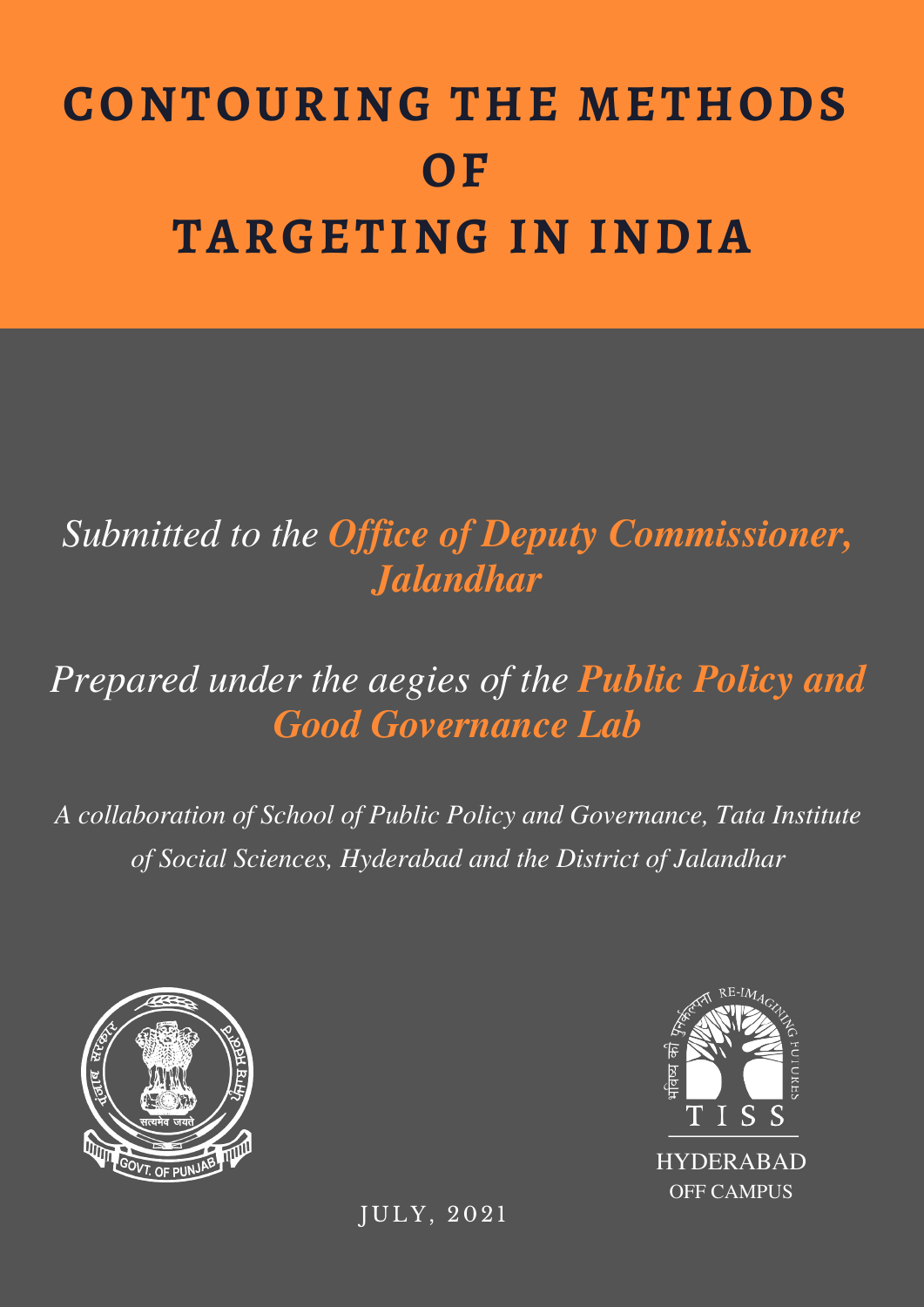**Annie P Steephen Meena Yadem Vijayender Allam**

**Graduate Students, MA Public Policy and Governance (Batch of 2020-2022)**

**Policy Area Concentration: Regulation and Institutions**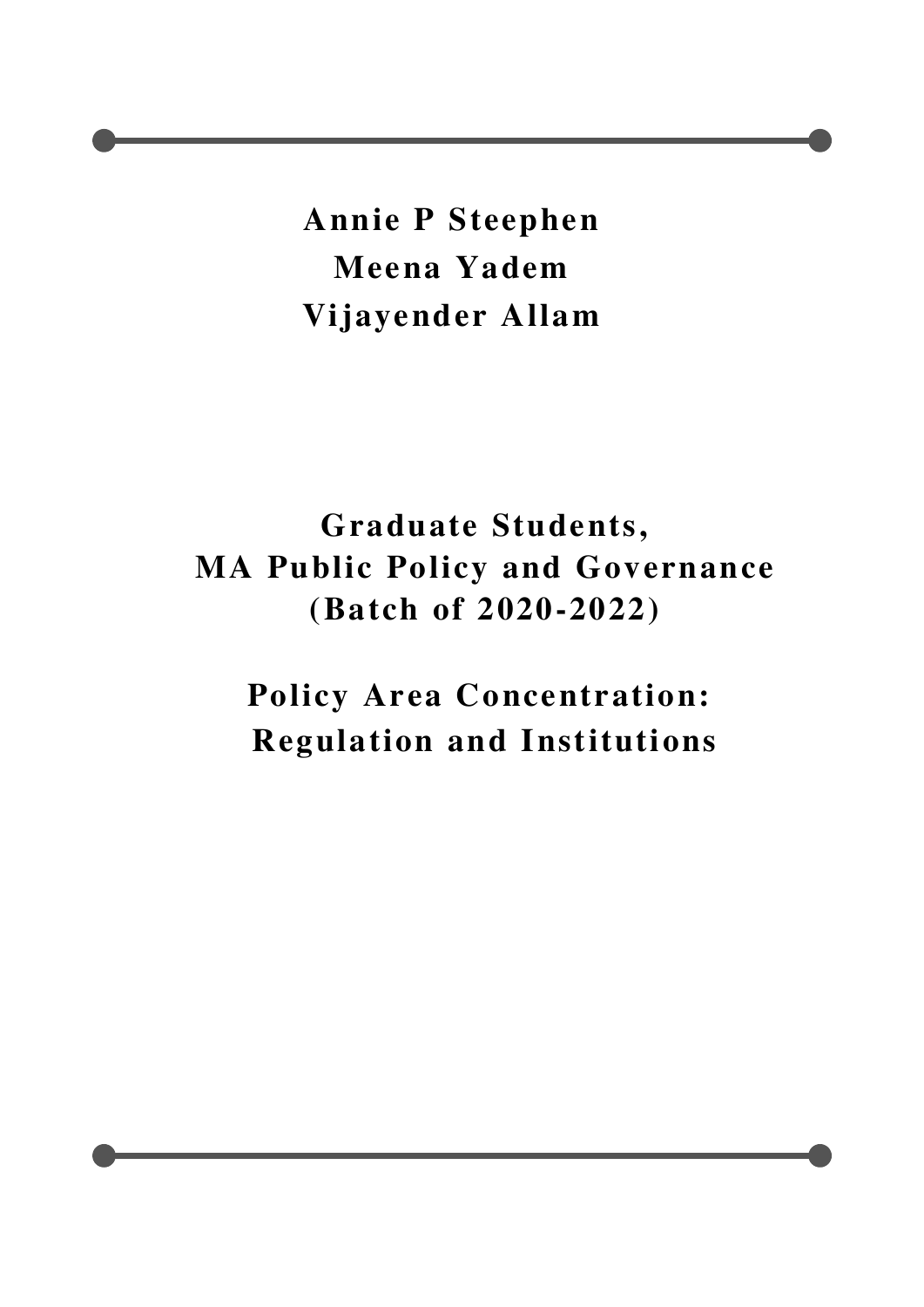#### **FOREWORD**

The Jalandhar District Administration has constantly strived to improve the quality of governance and make sure that it is able to perform its duties in a professional manner and reach all sections of society, with particular emphasis on providing access to government services and schemes to the marginalized sections of society and making sure that no one is left behind. This citizen-centric approach of the administration has reaped dividends and has also been acknowledged and appreciated by, both the State and Centre's administration. The District Administration has been working tirelessly during the COVID-19 pandemic to ensure that the schemes of the government are implemented in a time-bound manner. The District Administration has been awarded the Skoch Award in recognition of its exemplary performance in improving the Public Service Delivery in the month of December of 2020. Further, it was also selected for stage 2 of the Prime Minister's Award for Excellence in Public Administration under Improving Service Delivery Category. These recognitions serve as an appreciation and motivation to the Administration's earnest efforts.

In its effort to constantly improve the quality of services, the district administration has frequently collaborated with leading academic institutions in conducting research geared towards providing tangible positive outcomes for the betterment of society. Governmentacademia collaboration also holds promising potential by being mutually beneficial, allowing academia to study the good practices of the administration and bridging the gap between theory and practice, while simultaneously helping the government gain insights from academics on how to serve the populace better by incorporating best practices. The periodic intake of interns is another push that has been a source of unparalleled knowledge to students from all walks of life, imparting them with insight into the daily affairs of the Administration while also providing practical problem-solving skills. The Inception of Public Policy and Good Governance Lab, a collaboration between the District Administration and TATA Institute of Social Sciences Hyderabad, School of Public Policy and Governance is among the latest initiatives highlighting the administration's commitment to ensuring the highest standard of service delivery.

During the internship period the students conducted the field study and prepared the following reports:

- 1. **Why Jalandhar has Low Uptake in MGNREGA:** The policy interns studied the implementation of MGNREGA in Jalandhar and examined the issue of low uptake of MGNREGA work in the district despite the registered initial demand for work. Through primary & secondary research, the students gave a good insight into the issue and suggested measures to increase the uptake of the scheme in Jalandhar.
- 2. **The Quality of Public Service Through Sewa Kendra:** The Zero Pendency Approach of Sewa Kendras in Jalandhar has been analysed and recommendations have been provided by the policy interns on how this approach of the administration could be further augmented to provide better services to the citizens.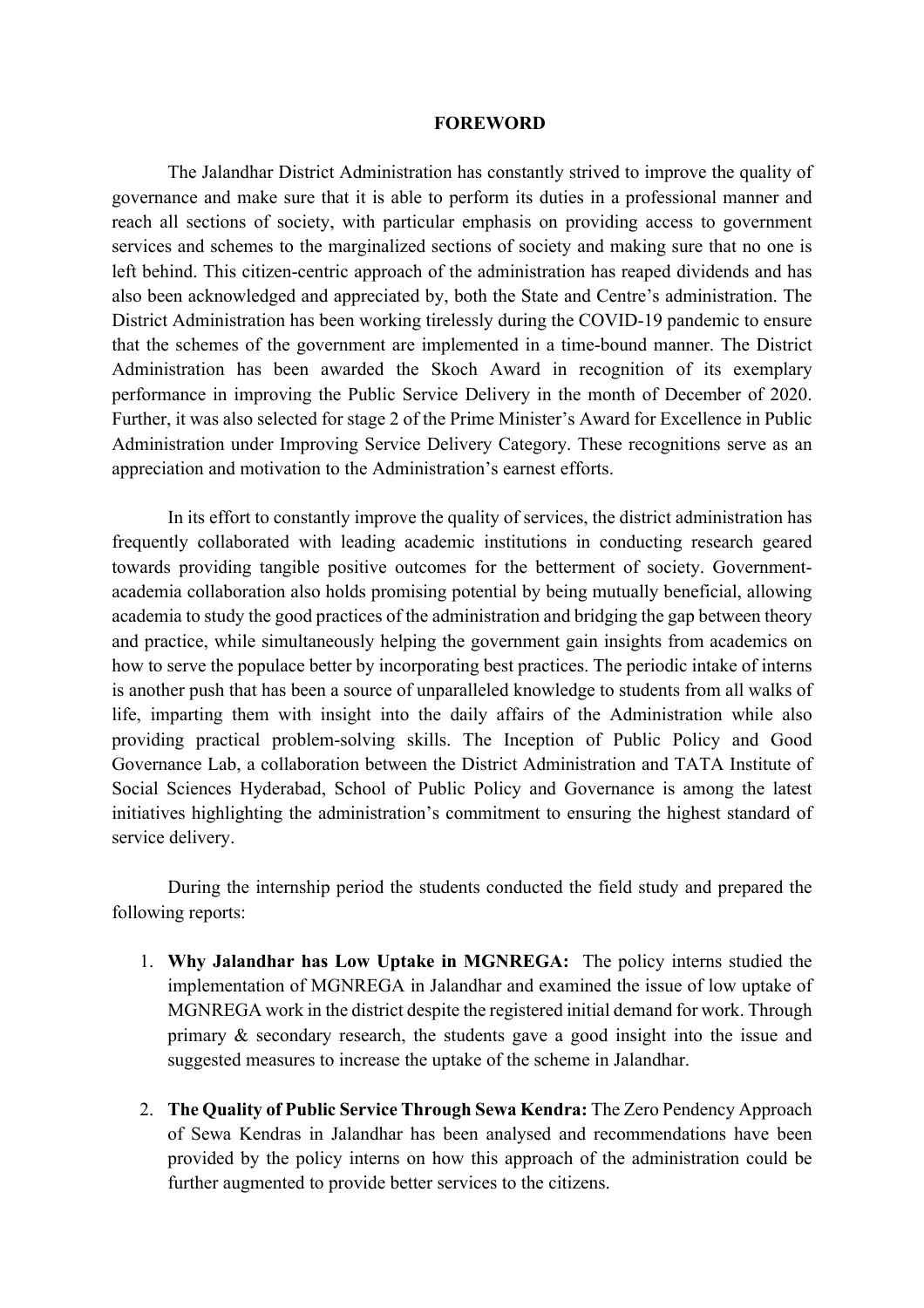- 3. **Vaccination Guideline for Elderly & Persons with Disability**: Assistance was provided by the policy interns to the district administration of Jalandhar in the conceptualisation of an inclusive guideline for doorstep vaccination of the specially abled & elderly via community & ANM(Auxiliary Nurse Midwife) led mobilization.
- 4. **District Mineral Foundation Fund (DMFF):** The policy interns analysed the current status of DMF in Jalandhar & the initiatives taken by the district administration to address issues in the mining industry of Jalandhar. Additionally, they also recommended best practices for better utilization of the funds in the district.
- 5. **Contouring the Methods of Targeting in India**: The policy interns carefully examined the implementation guidelines of 90 schemes and have identified various targeting methods that could be used by the district administration to delineate policies in the future.

I would like to extend my heartfelt thanks to Professor Aseem Prakash, for conceptualising this initiative successfully. In addition, I'd like to express my gratitude for the youthful and dynamic group of interns who have worked vigorously to compose these reports and give their inputs for the same. I sincerely hope that these reports can help us enhance the effectiveness of the policies in the future.

Ghanshyam Thori, IAS Deputy Commissioner Jalandhar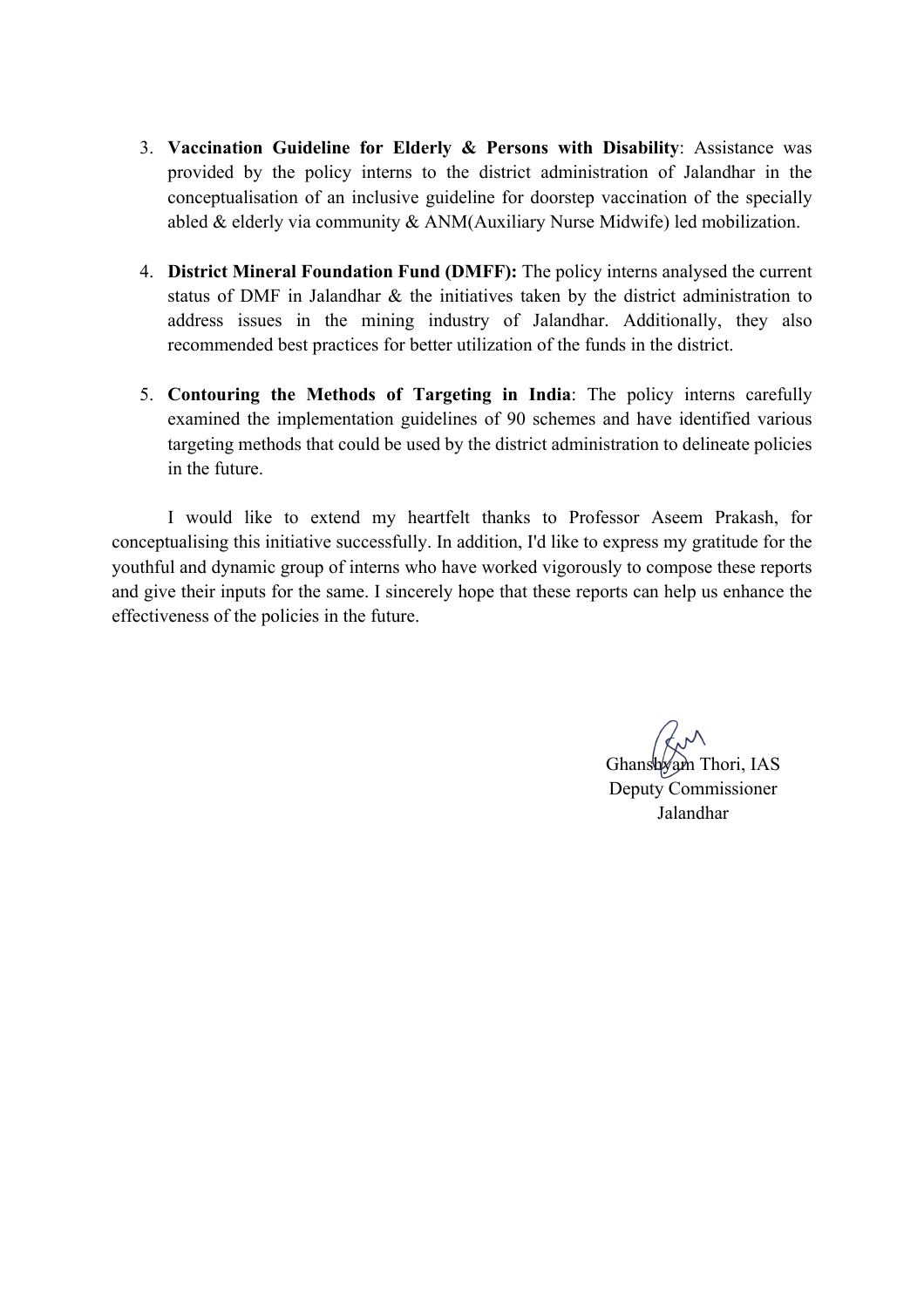#### **Foreword**

Collaboration between government and academia is the key to catalyse innovative policies which can effectively deliver sustainable and socially equitable outcomes. Government administration is often focussed on delivering tangible outcomes and serving the populace, while academia is focussed on building new knowledge and applying existing concepts through research. A synthesis of both the efforts can yield promising results and such an exercise can be mutually beneficial for the stakeholders. Towards this, the School of Public Policy and Governance (SPPG) conceptualised the institutional design of the Public Policy and Good Governance Lab (PPGGL). The district of Jalandhar under the leadership of Shri Ghanshyam Thori, IAS, Deputy Commissioner operationalised the 'PPGGL' to better understand the outcomes of the ongoing policies, document successful practices and plan for the immediate and the long term future. Thus, under the guidance of Mr. Thori, a cohort of policy interns from SPPG undertook a thorough analysis of several programmes/schemes.

This particular report documents and analyzes a variety of targeting mechanisms used by the union and the state governments for the welfare of the citizens. These schemes not just target citizens but also states and institutions. However, what transmutes a citizen/state/institution into a beneficiary and determines a scheme to translate its theoretical benefits into operational outcomes depends on the methods used for targeting. The policy interns carefully examined the implementation guidelines of 90 schemes and have identified various targeting methods that could be used by the district administration to delineate policies in the future.

I would like to extend my heartfelt thanks to Mr. Thori for his visionary leadership and other officials of the District Administration for their enthusiastic support in this endeavour. I sincerely hope that the series of policy reports prepared under the aegis of 'PPGGL' will not only bring the good work done by the district administration in the policy discourse but also help them to further enhance the effectiveness.

Yours Sincerely,

aseem Prakash

Dr Aseem Prakash Professor at School of Public Policy and Governance and Deputy Director (Offg.) Tata Institute of Social Sciences, Hyderabad.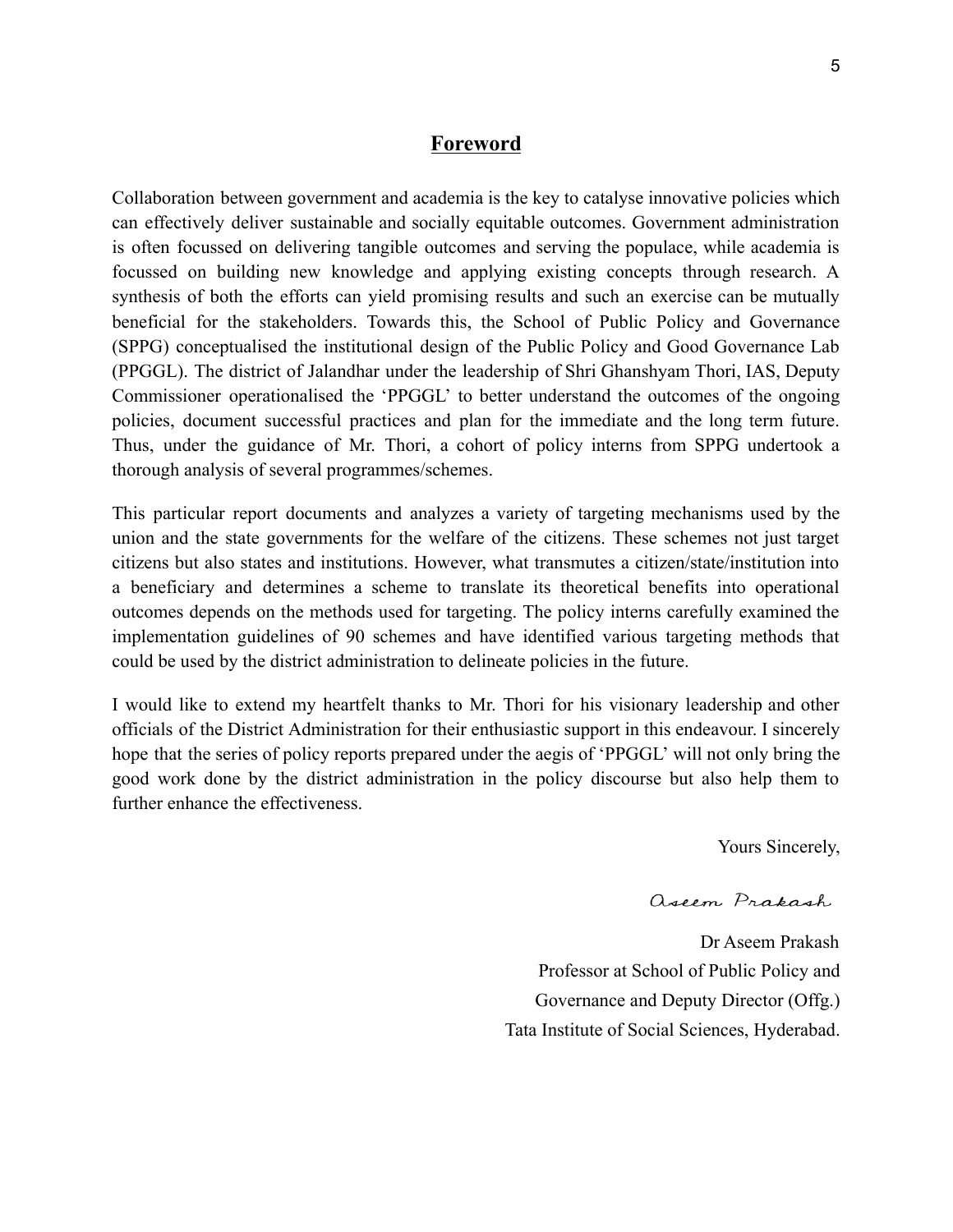#### **Executive Summary**

Targeting is the process by which the specific populations are identified as beneficiaries who could avail the benefits of development programmes. There are also schemes and programmes which are not targeted and rather are universal. Universalism asserts that all citizens of a country are entitled to the same set of benefits provided by the government schemes. The schemes vary from each other based on the ways in which they are targeted. The experience of targeting beneficiaries in schemes across many countries proved that by minimizing the exclusion of the poor and other associated costs of targeting, the performance of targeted programmes may progressively improve. The government uses various parameters to enable this process of targeting. A list of ten parameters has been identified based on ninety central government schemes. The identified methods of targeting are the following: performance, means testing, social identity, economic identity, age, location, criteria with scores, criteria without scores, bidding and established procedure.

During the categorization process, it was revealed that schemes could not be lumped into a single category. To select beneficiaries under a single scheme, the government employs a variety of targeting strategies. It was also observed that, depending on the scheme's goals and aims, different targeting approaches were used for people, states, and institutions. To accomplish comprehensive socio-economic growth in a heterogeneous country like India, a variety of targeted approaches are used. The new paradigm is much more dynamic, diversified, and transparent, and it will serve to reduce exclusion and inclusion errors while also ensuring optimal use of national resources.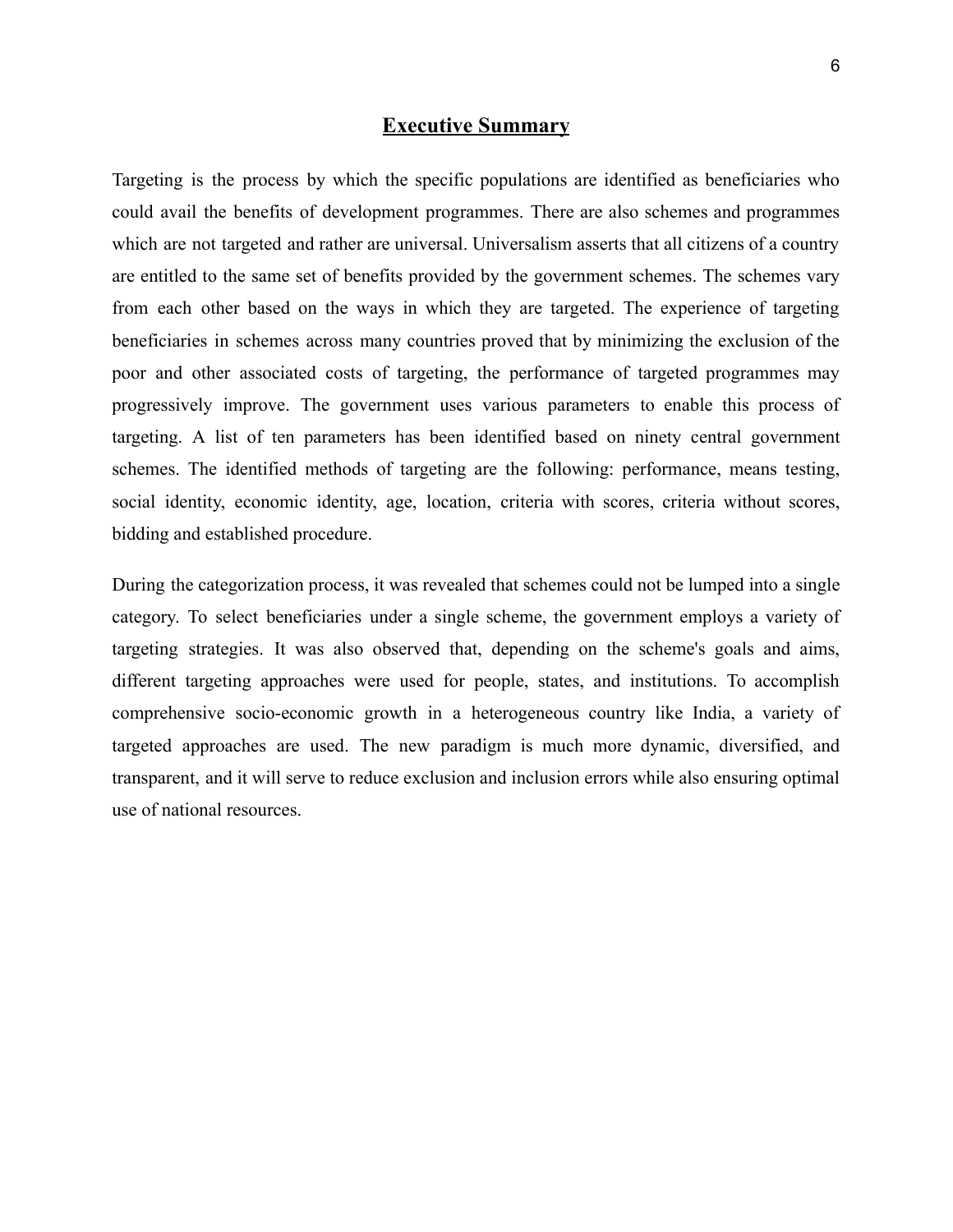### **Table of Contents**

| S.No           | <b>Title</b>                                            | Page No. |
|----------------|---------------------------------------------------------|----------|
| 1              | Introduction                                            | 8        |
| $\overline{2}$ | Methodology                                             | 9        |
| 3              | Universalism versus Targeting                           | 9        |
| $\overline{4}$ | Targeting as a Strategy                                 | 10       |
| 5              | <b>Classification of Schemes</b>                        | 12       |
| 6              | Classification of Schemes based on Targeting Parameters | 20       |
| $\overline{7}$ | Conclusion                                              | 20       |
| 8              | References                                              | 22       |
| 9              | Annexure                                                | 22       |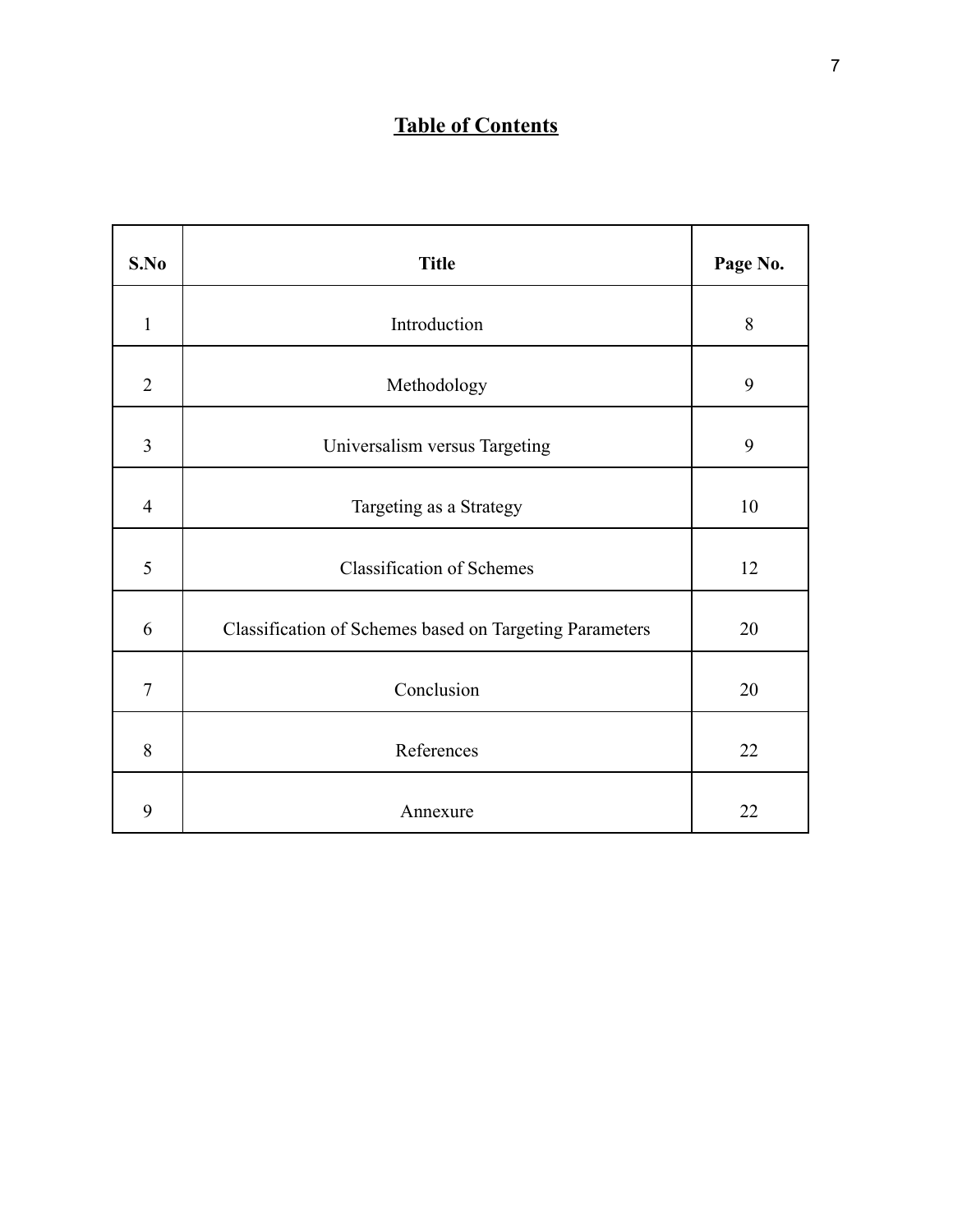#### **Introduction**

When India became independent it inherited a plethora of socio-economic problems. Though universalisation as a policy rationale to solve these challenges dominated the public discourse and logic in India throughout the early planning period, the policy of targeting made it to the social policy agenda in the 1980s. The policymakers realised that India being a pluralistic democracy was not impervious to the predicaments imposed by multidimensional inequalities ingrained within its society and hence a targeted approach had to be adopted to rectify these extreme polarities.

The trend towards targeting started in the mid-1980s with the launch of Indira Awas Yojana and became even more pronounced during the period of economic reform. In the wake of structural adjustment programmes in the 1990s, the governments tightened their fiscal policies. This push for fiscal discipline, paucity of resources and the thirst for economic growth that was on the top of India's political agenda facilitated the birth of the targeting approach (Palriwala and Neetha, 2009). By 1990, even the World Bank had put its weight behind this approach by stating that well-targeted transfers and safety nets formed a part of a comprehensive approach to alleviate poverty. The universal programmes slowly started to be narrowed down to targeted programmes. In addition to not giving supplementary resources to those who already have sufficient means, the idea behind the use of targeting was to generate a pro-poor distribution of social services in society. In 1992, the lists of poor based on self-reported income were compiled, with later survey rounds in 1997 and 2002 using different and more multidimensional criteria. For example, the "identified poor'' received a certain quantity of cereals at heavily subsidised prices under the new targeted public distribution system (TPDS), which was established in 1997. Though the list of criteria employed for identifying the beneficiaries was rigorous, it could not completely prevent leakages, corruption or exclusion errors. To remedy these distortions in targeting, the government launched the Socio-Economic Caste Census (SECC, 2011) whose design consisted of a simple scoring methodology with an easily identifiable list of criteria to target the poor by measuring poverty. However, for a long time, socio-economic identities were used as a criterion for targeting beneficiaries in the country. 1

<sup>&</sup>lt;sup>1</sup> Ministry of Finance, Government of India,, 2017. "Economic Survey 2016-17," OUP Catalogue, Oxford University Press, edition 2, number 9780199477661.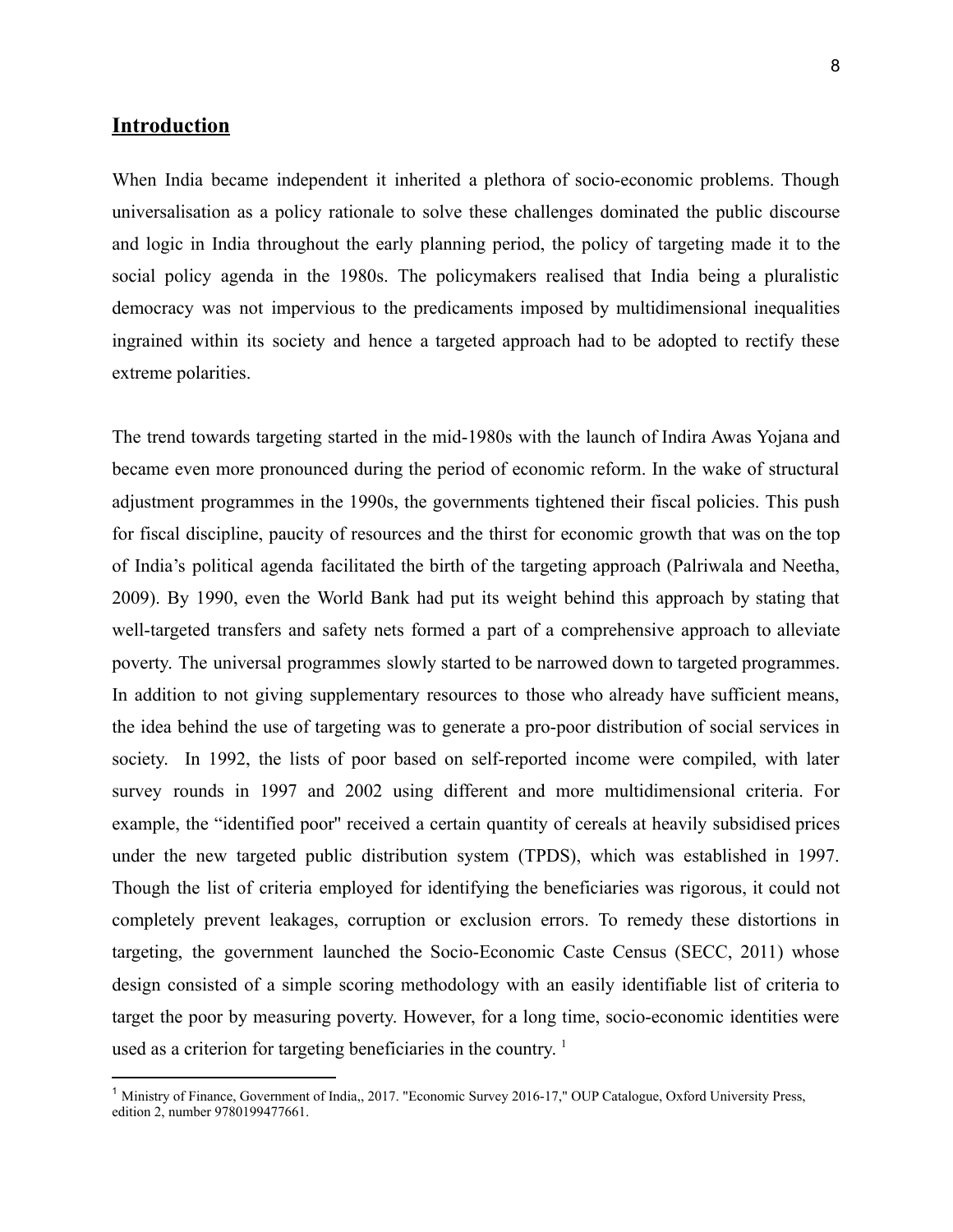Universal development of a nation that is so heterogeneous will not be possible without adopting an equity-based model that envisages providing a level playing field for all by making an effort to rectify the existing polarities. Thus, paradoxically, a strong foundation for the universal development of a nation can only be laid by targeted universalism, a targeted approach that aims at achieving a universal goal by catering to the needs of different groups in a diverse manner. The Government of India is launching distinct targeted schemes from time to time. Each of these schemes has its own objectives where the general objective of the schemes lies in providing social, economic, and financial welfare to the citizens of the country. The benefits are targeted to the individual, business, states and institutions. This paper covers the central government schemes, spanned across various government ministries. We have identified certain parameters in the process of targeting and classified the selected schemes under them.

#### **Methodology**:

For the purpose of the study, 90 schemes implemented by various ministries of the central government were selected on a random basis. Based on the implementation guidelines of each scheme, funding patterns and the criteria adopted to target the beneficiaries were identified and tabulated. The different criteria used to identify the beneficiaries were then divided into ten broad categories. These categories are social identity, economic identity, age, performance, bidding, challenge mode/criteria with scores, criteria without scores, location, means testing and established procedure. The schemes were then categorized based on the definitions given to each category.

#### **Universalism versus Targeting**

Universalism asserts that all citizens of a country are entitled to the same government-provided benefits. Targeting, on the other hand, indicates that various procedures should be used to identify and transfer the majority of benefits to the poor. Many developing countries transitioned from broad social policies that prioritised universal benefits (but only covered a small portion of society) in the 1970s and 1980s, towards programmes that required beneficiaries to meet specified criteria. The data required to accurately identify the poor is sometimes complex and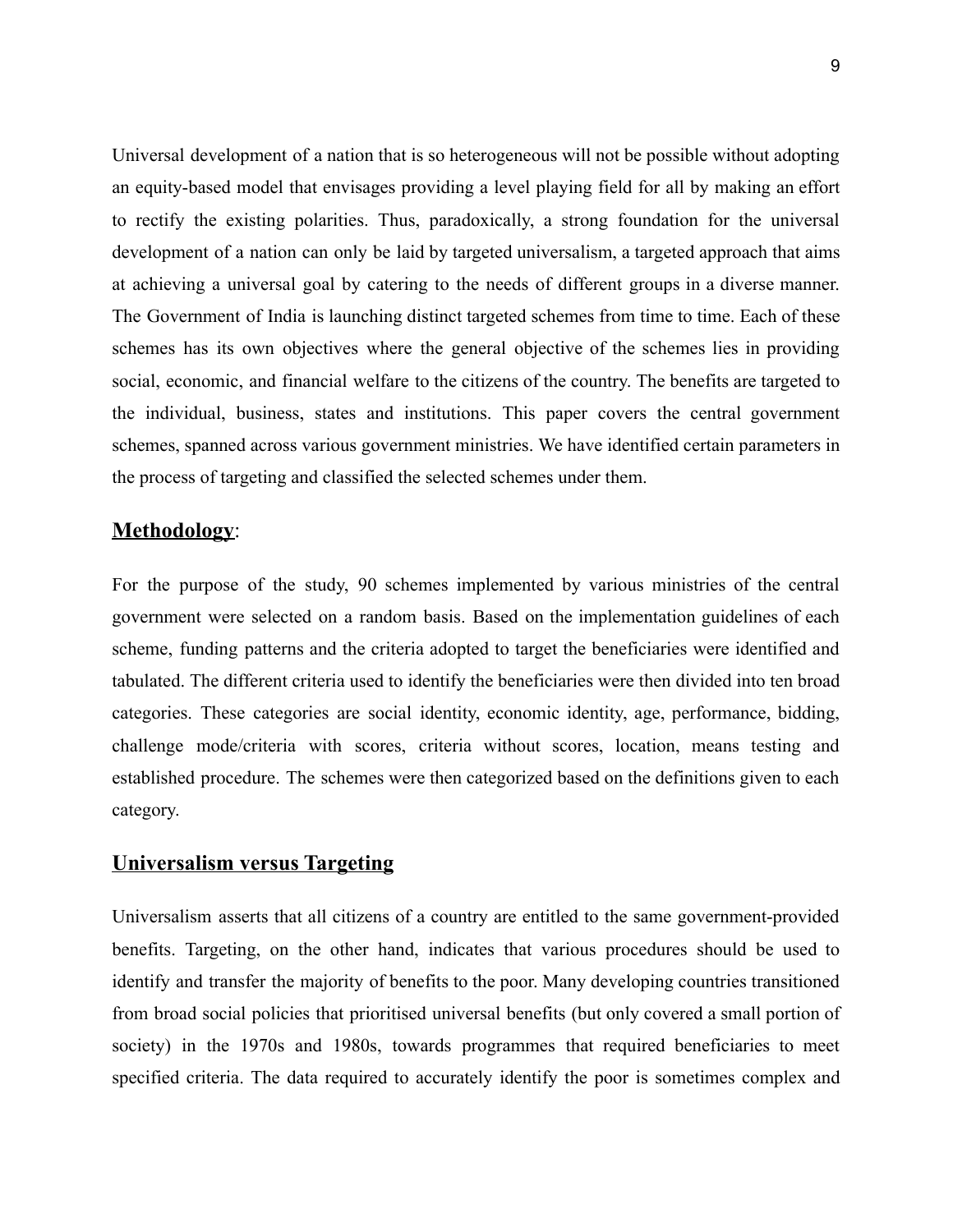imprecise, and the poorest countries frequently lack the statistical competence to address these challenges. This problem does not arise in the case of universalism. Sometimes, the universal benefits are much cheaper than the targeting.

Targeted schemes can often build tensions between those who are excluded and can be converted into instruments of patronage. Universalists often question the targeting from the perspective of human rights, moral principles of equity, or from the practicalities of targeting and its costs, including political costs and costs to beneficiaries. Universalists feel that using targeting to boost the efficiency of redistributive expenditure has proven unsatisfying, divisive, expensive, and counterproductive to efforts to expand the budget for social programmes. In contrast, targeting is monitored and assessed in case of minimising the error, while improvement in governance will make targeting procedures more inclusive. The decision to target arises from a discontent with universal subsidies' poor results. The targeting experience of schemes in various countries revealed that the performance of the targeted schemes can improve gradually by reducing the exclusion of poor and cost to beneficiaries and administrators.

In the case of India, the critics slammed the PDS's change from a universal to a targeted programme, citing difficulties such as inefficiency in targeting, increasing per-unit cost of benefit transfer, and leakages, regional disparities and skewed distribution of benefits. According to the study of Kundu and Srivastava (2004), though TPDS has improved the coverage of poor households in rural areas of the poor states it was simply too expensive and demanding in terms of the administration's expertise and capabilities. However, because universalism does not preclude targeting, targeting does not necessarily contradict the universalization of the schemes.

#### **Targeting as a Strategy:**

Targeting is a strategy employed for delivering benefits to a specific set of individuals/states/sectors/institutions based on their specific needs. Targeting mechanisms try to connect a scheme's specified goals to the people who will benefit from it. There are many ways to target the schemes, and most of the schemes use more than one targeting mechanism. Data pertaining to geographic mapping, household surveys, censuses, qualitative surveys, indices etc.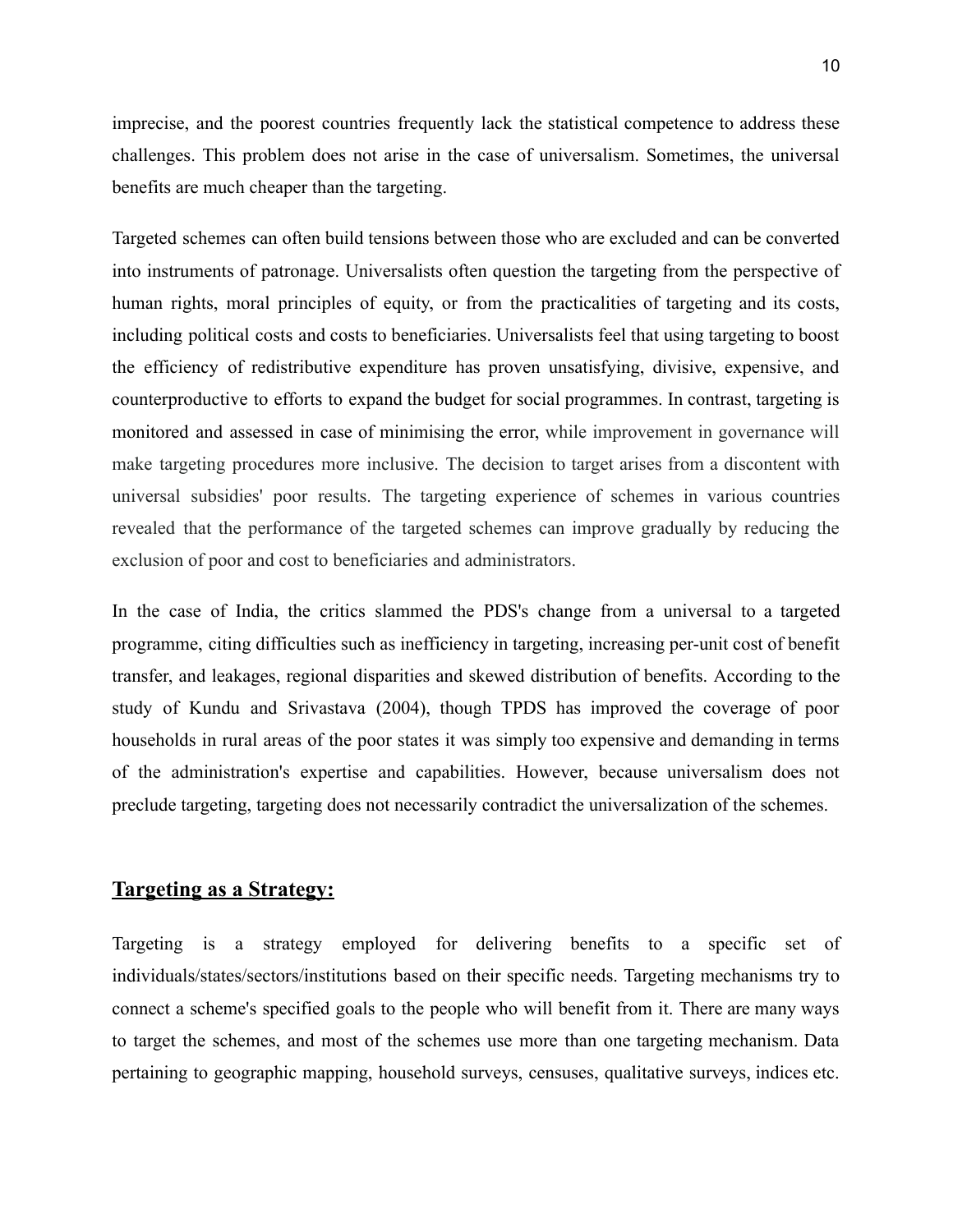are used for targeting beneficiaries under various schemes. Targeting approach can be divided into two major types :

(i) **Household or Individual Targeting**: It is basically an effort to identify households or individuals who are deemed eligible to receive the benefits of a program. The selection of homes or persons can be based on means testing<sup>2</sup>, proxy means testing<sup>3</sup>, or community-based categorization, which allows communities to identify impoverished or vulnerable households within their own community. The Socio-Economic Census (2011) that collected new census data on asset and socio-demographic information has the potential to make the beneficiary identification process more transparent. A few of the Central Government schemes in this category are Antoyadaya anna Yojana, National Research Professorship, Eklavya Model Residential Schools and PAHAL.

(ii) **States and Institutional Targeting**: In this category, the states or the institutions are targeted to avail the benefits of the schemes. It also includes the categorical targeting and geographical targeting where the particular regions or the areas are selected in which the benefits of a scheme will be distributed. The beneficiaries in this category are selected using distinct methods such as challenge mode, bidding, established procedure and performance. Startup India Seed Fund Scheme, KUSUM, Unnat Bharat Abhiyan, National Clean Air Programme, UDAAN and STARS are some of the schemes, targeting various institutions and states.

A targeted intervention is considered to be efficient when the distortions caused by the errors of under coverage (exclusion) and the leakage (inclusion) are kept minimum. The entire pool of resources can be directed towards bettering the conditions of the identified targets. It reduces expenditure on members that do not need those benefits. But methods like community based self-targeting would be a debacle in communities having extreme social disparities and following norms that encourage socio-cultural exclusion of members based on identities like caste, gender etc. (Yusuf, 2010)

<sup>&</sup>lt;sup>2</sup> Means test is a method for determining whether someone qualifies for financial assistance to obtain a service or good, for instance, welfare payments. It looks at the means, or monetary resources, a person has available to them to pay for a particular service or good, then determines that person's access to financial assistance based on their ability to pay for it.

 $3$  The Proxy Means Test is an econometric method employed to estimate income or consumption when there is a lack of information on either of these indicators. PMTs are often used for welfare analysis and targeting policies. <https://olc.worldbank.org/sites/default/files/1.pdf>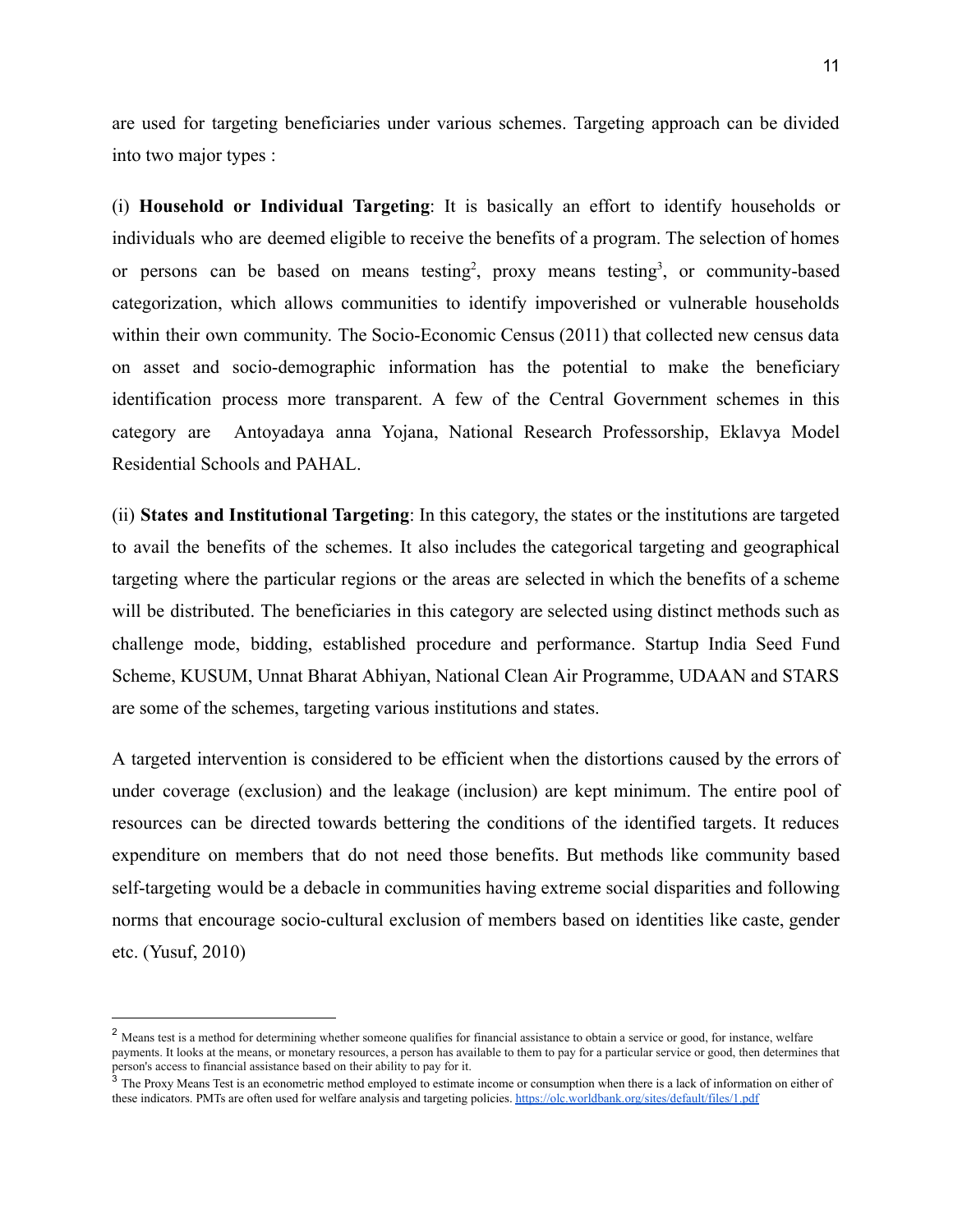In India's Sampoorna Grameen Rozgar Yojana<sup>4</sup>elites sidelined the powers of the Gram Sabha and denied benefits to the members of the scheduled castes. In Indira Awas Yojana<sup>5</sup>, selection of beneficiaries was used as a means to garner political patronage by local politicians. According to Chavan and Ramakumar (2002), 15-26 percent of beneficiaries under the Integrated Rural Development Programme<sup>6</sup> scheme were above the poverty line and hence ineligible. The targeting designs must be hence dynamic and the list of beneficiaries must be updated periodically to thwart the "learning effect" where the ineligible beneficiaries learn to manipulate the system to avail the benefits of the schemes. (Yusuf, 2010)

#### **Classification of Schemes**

The government uses various parameters to enable this process of targeting. A list of ten parameters has been identified based on ninety central government schemes.These ten parameters are performance, means testing, social identity, economic identity, age, location, criteria with scores, criteria without scores, bidding and established procedure.

| S.No | <b>CATEGORY</b>              | <b>DEFINITION</b>                                                                                                   |
|------|------------------------------|---------------------------------------------------------------------------------------------------------------------|
| 1.   | <b>Performance</b>           | Has to meet a certain specified standard or a threshold- can be<br>merit oriented or positive inclusion.            |
| 2.   | <b>Bidding</b>               | Schemes that involve a bidding process.                                                                             |
| 3.   |                              | Must fulfill any of the below criteria:                                                                             |
|      |                              | 1. The institution that is eligible should have a legal basis<br>under an act or a policy. (Eg Seva Bhojan Scheme). |
|      | <b>Established Procedure</b> | 2. When screening committees are explicitly set up to select a<br>proposal without listing any criteria with scores |
|      |                              | 3. When screening committees are set up to select proposals<br>which meet certain listed criteria (without scores). |

<sup>&</sup>lt;sup>4</sup> A scheme to provide supplemental wages to rural labour, creation of community assets and rural infrastructure. [https://www.tn.gov.in/dtp/gorders/SGRY\\_Guidelines.pdf](https://www.tn.gov.in/dtp/gorders/SGRY_Guidelines.pdf)

<sup>&</sup>lt;sup>5</sup> The scheme on constructing the free houses to SCs, STs, free bonded labourers in rural areas and also to non- SC/ST rural poor living below poverty line. <https://pmayg.nic.in/netiay/home.aspx>

 $6\sigma$  The scheme aims to raise the levels of the BPL families in the rural areas above the poverty line on a lasting basis by giving them income generating assets and access to credits and other inputs. <https://rural.nic.in/about-us/about-ministry>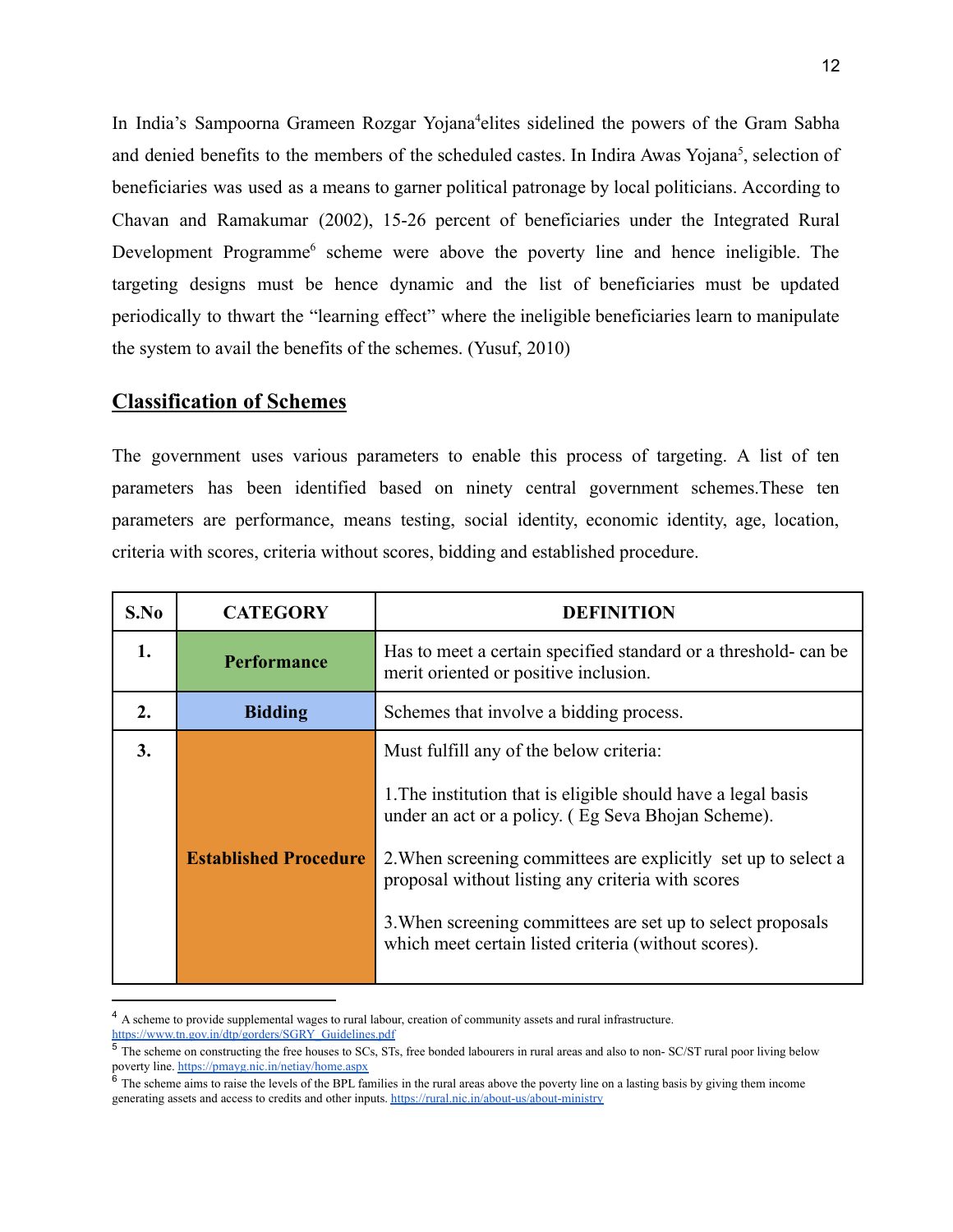|     |                                                                        | 4. Where the set of criteria have not been disclosed.                                                                                      |
|-----|------------------------------------------------------------------------|--------------------------------------------------------------------------------------------------------------------------------------------|
| 4.  | <b>Challenge Mode/</b><br><b>Criteria with Scores</b>                  | Criteria that have scores attached to them.                                                                                                |
| 5.  | <b>Means-Test-Welfare</b>                                              | Based on an individual's or household's income, wealth or the<br>ability to consume and spend.                                             |
| 6.  | <b>Criteria without scores</b>                                         | Criteria that do not have scores attached to them                                                                                          |
| 7.  | Age                                                                    | Where age of an individual or an institution is mentioned as<br>criteria for availing the benefits.<br>Example : Start ups.                |
| 8.  | <b>Social Identity</b>                                                 | Caste, Gender, Specially Abled                                                                                                             |
| 9.  | <b>Economic Identity</b><br>(Individual/State/Instit<br>ution/Company) | Income-based/Turn over of a Company,<br>Economic wherewithal of an individual/household (Means<br>Testing), State, Institution or Company. |
| 10. | <b>Location</b>                                                        | Scheme is applicable to only few areas/States<br>Scheme gives preference to few areas/States                                               |

#### **Social Identity:**

India is a deeply stratified society. Identities based on ethnicities such as religion, language, tribe and gender, class, biological identities like disability determine one's social functioning and access to resources and institutions. These diverse sections of the society face different challenges and are impacted differently by different issues.

#### Caste:

Caste is a social stratification system that divides the Indian society into units having distinct socio-cultural traits and occupations. Scheduled castes and scheduled tribes, that fall in the bottom of the caste pyramid, have been the most vulnerable groups who faced grave historical injustices and persecutions that have constantly hindered their growth. This extreme marginalization that spanned over centuries has retarded their upward social mobility. In India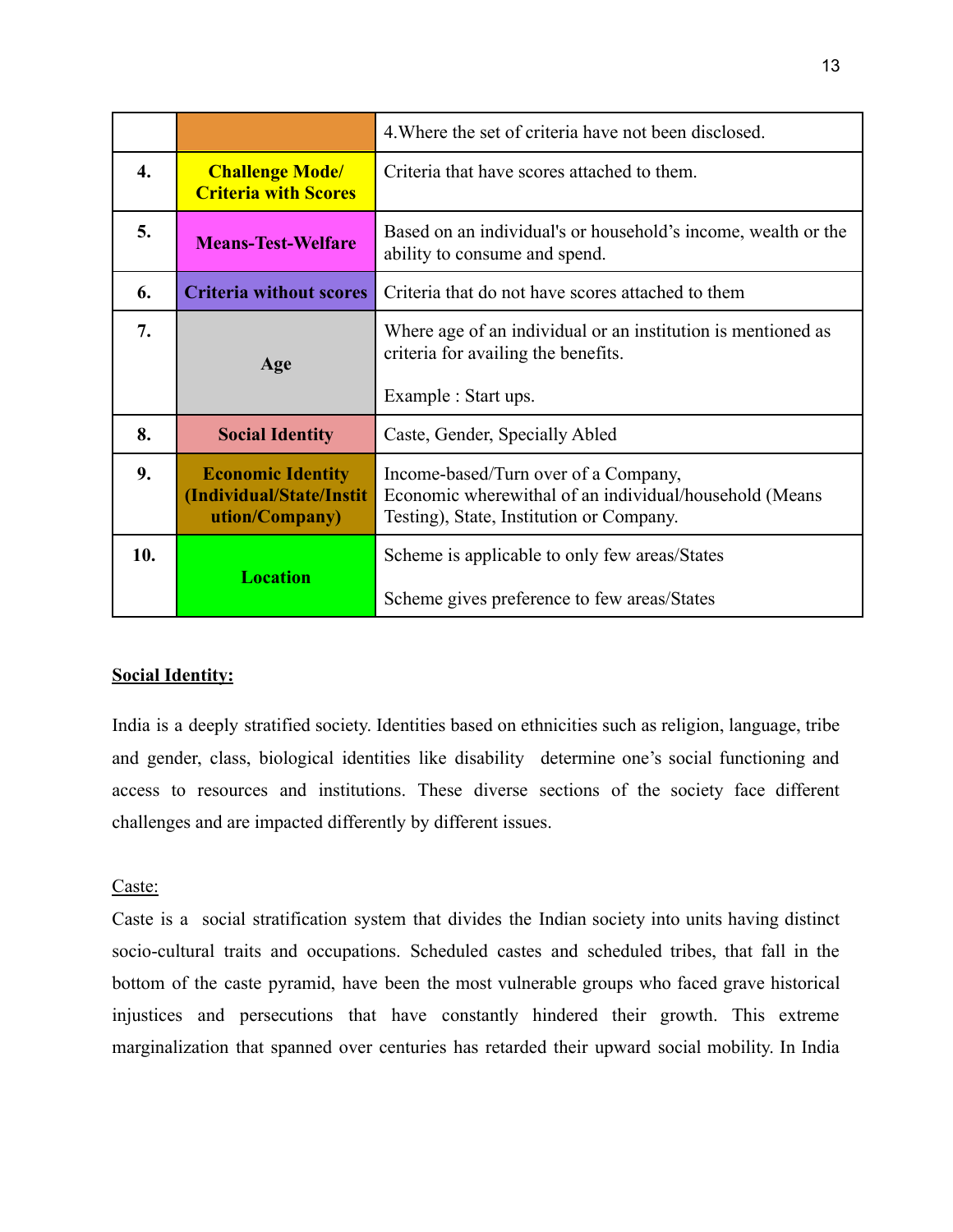where caste identity determined one's occupation and earnings for centuries, the marginalized caste groups who were coerced to take up menial jobs consequently fell into a poverty trap. Acknowledging the development disparities among the caste groups, the government launched several schemes that either generally or particularly cater to the needs and aspirations of these subaltern groups. Specific schemes such as Babu Jagjivan Ram Chhatrawas Yojna, Credit Enhancement Guarantee Scheme for Scheduled Castes have been designed to ensure holistic empowerment of peripheral caste groups. Though PM Mudra Yojana aims at providing low interest loans to MSMEs owned by any individual irrespective of his/her caste identity, it benefits the marginalised social groups more as over 60% of the MSMEs are owned by them (NSSO Survey, 2013).

#### Gender:

India being a patriarchal and heretonormative society, the women and gender minorities have become largely peripheral groups that have been ostracized from the mainstream. While India's female labour participation rate is dismal, the data with respect to the representation of gender minorities in workspaces and educational institutions is either vague or absent. The patriarchal scripts that determine and circumscribe the agency of women have impeded their empowerment. Central government schemes like Stand up India, Sukanya Samridhi Yojana, Swadhar Greh envisage to uplift and empower women. Similarly, Garima Greh is a scheme that provided shelter homes and job training for the transgender community.

#### Tribe:

Scheduled tribes are considered to be the autochthonous population of India. By adopting the policy in line with the precepts of the 'Tribal Panchsheel' outlined by Nehru, the Indian government launched several schemes for their upliftment and empowerment. Schemes like Eklavya Model Schools specifically designed to provide educational opportunities for the tribal children is one such case in point. In other schemes like the National Fellowship and scholarship for the Higher education of ST students, though the benefits can be availed by any scheduled tribe student, special preference is given to an individual belonging to the marginalised particularly vulnerable groups.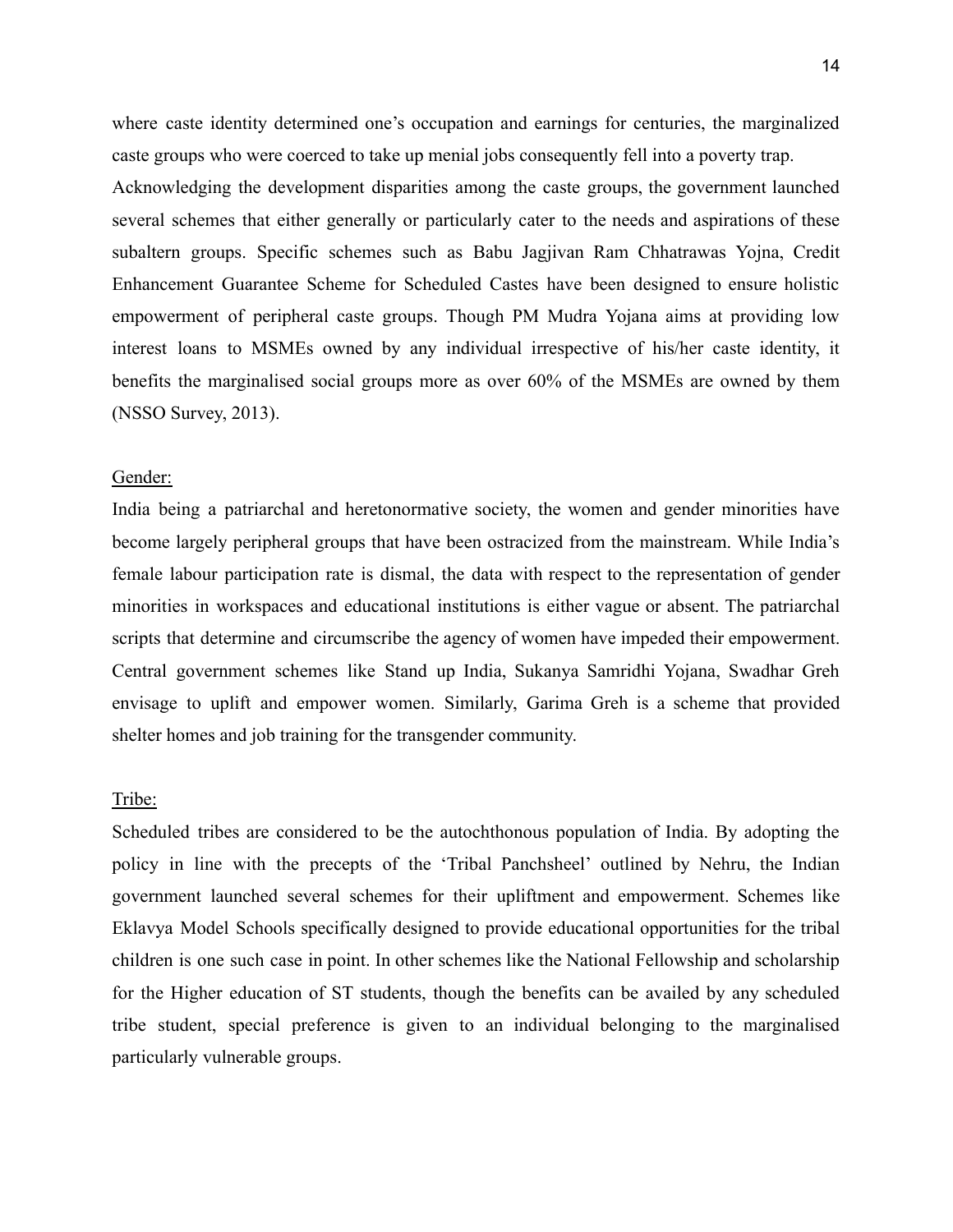#### Disabilities:

According to a report released by the National Statistical Office, nearly 2.68 crore people in India have disabilities. The stigma associated with the disability, lack of access to education, skill training and accessible infrastructure encumbers their development. The central government has launched several programmes like Accessible India, Scheme of Assistance to Disabled Persons for Purchase/Fitting of Aids and Appliances (ADIP Scheme), Scheme for Implementation of the Rights of Persons with Disabilities Act to enable their empowerment.

#### Religion:

India is a multi-religious nation owing to its rich history and accommodative culture. Apart from protecting religious minorities and according them rights under various constitutional and legal provisions, the central government implements schemes like the Hunar Haat, USTTAD, Nai Roshni directed at ensuring the educational and socio-economic empowerment of the minorities.

Social identity instead of being used to discriminate and divide people is being used as a tool to provide targeted assistance in order to reduce the gulf between the haves and the have- nots. Schemes targeting beneficiaries based on their social identities if implemented effectively will in fact solidify the national identity in the long run. It will reduce exploitation, instil a sense of self-sufficiency and foster an equity-based growth model. Institutional support in the form of targeted schemes is the need of the hour to not just pull them out of the poverty trap but also to remove the stigma attached to these identities. A heterogeneous society like India does need targeted schemes that envisage addressing the specific needs and issues of these groups in order to strengthen the foundation of multi-ethnic democracy. However, most of the time social identities are used as populist tools to capture vote banks. The presence of targeted schemes for one community and the absence for another might create friction in the society. Forward castes demanding separate schemes for economically weaker sections within their community is one such case in point.

#### **Economic Identity:**

This category includes the economic identity of an individual ( means-testing) as well as the economic identity of an institution/state/company. The economic identity of a company in terms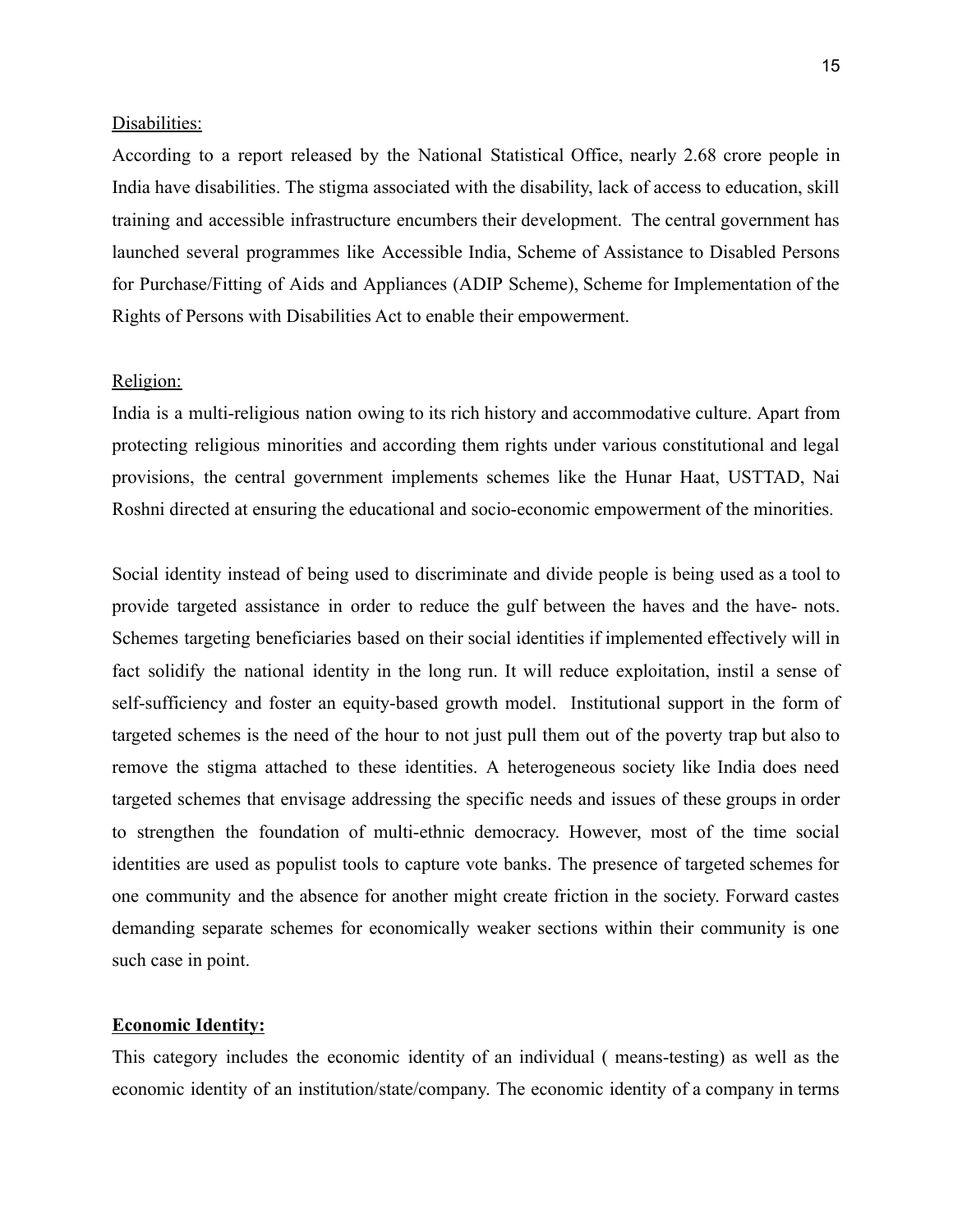of its initial capital investment and annual turnover plays a vital role in availing access to certain schemes. This form of identity aids the government to target those companies that are in dire need of help in order to survive the competition in the market. The central government's categorization of MSMEs and the definition of a start-up based on annual turnovers helps companies to leverage benefits provided under schemes such as Mudra Yojana, Prime Minister's Employment Generation Programme, start-up and stand up India etc. Along similar lines, the economic identity of a state defined in terms of its state GDP also plays a key role in getting access to benefits under certain schemes. For example, states of Bihar, Chhattisgarh, Jharkhand, Madhya Pradesh, Odisha, Rajasthan and Uttar Pradesh were made beneficiaries of the TEQIP III scheme because of their low state GDPs.

#### **Means testing:**

This focuses exclusively on the economic identity of the individual. The means testing method relies on the household assets, and other indicators to estimate the household welfare. It looks at the means, or monetary resources, a person has available to them to pay for a particular service or good, then determines that person's access to financial assistance based on their ability to pay for it. The government has designed many schemes which help the poor people both in cash transfer and kind to provide basic amenities like food, health and education to those who are below the Poverty Line. Through The National Food Security Program ( 2013) government provides food grains to households that are below the poverty line and Antyodaya Anna Yojana to target the poorest of the poor people and relief from hunger. Under Swachh Bharat Mission the families who are below the poverty line are assisted with 12,000 rupees to build personal toilets for the households for achieving sanitation and hygiene.

#### **Location:**

In a geographically diverse country like India, pin code undoubtedly decides the trajectory of growth. The cartographic location directly impacts the economic opportunities available to states, markets or individuals. Certain schemes are also designed for the purpose of targeting issues specific to those geographical areas. While schemes like smart cities and Ujala focus on urban areas, schemes like smart villages, Atal Innovation Mission focus on rural areas. Similarly, certain states located in the areas having challenging and hilly terrain, low population density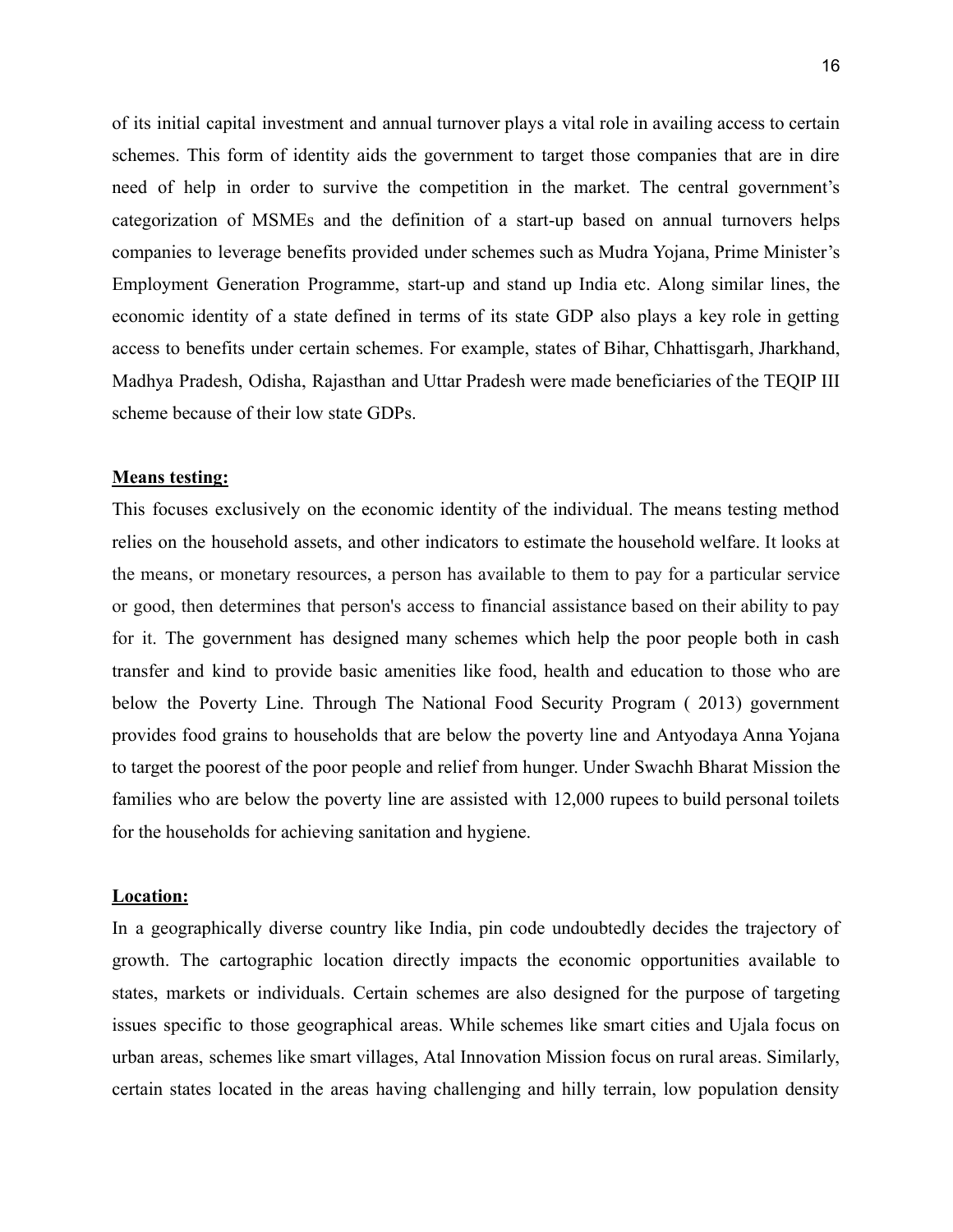and strategically located along the borders of the neighbouring states are provided with a special category status by virtue of which they are entitled to get financial assistance more in the form of grants than loans. Special schemes are also devised to cater to the needs of populations residing in particular locations owing to the unique problems they face. For example, the National Clean Ganga Mission puts its focus on the riverine states through which the river Ganga flows.

#### **Criteria with scores/Challenge Mode:**

In most cases, developmental projects are allocated under the pressure of populism without any due diligence and are announced as either part of the budget or as a development package to appease vote banks and regional governments. As a consequence, many projects face challenges with respect to the acquisition of land, delay in obtaining approvals, political opposition, failure to attract expertise leading to sub-optimal utilisation of resources. Challenge mode has been adopted to correct this discrepancy. It lays down distinct and indicative criteria on the basis on which a proposal would be evaluated. Each such predefined criterion will be assigned a fixed number of points that can be scored by the proposal if it meets that criterion. The proposals will be ranked and selected based on the overall scores achieved. Since scores are attached to each criterion, this category ushers in a paradigm shift in the way proposals are selected by bringing in the elements of transparency and objectivity. Schemes like Smart Cities, PM SwasthyaSuraksha Yojana fall under this category.

#### **Bidding:**

Bidding as a criterion includes the schemes which involve a bidding process to choose the targeted institutions, implementing agencies or state. It is the most popular technique of competitive public procurement for products, services, and infrastructure projects. It is carried out in accordance with established procedures defined in the standard bidding documents and outlined in the procurement rules. The idea is to increase competition while reducing discrimination. This is a transparent procurement process that permits rival contractors, suppliers, or vendors to compete fairly. There are two forms of bidding: open bidding (where the seals are visible) and closed bidding (where the seals are hidden-seals are open in view of a selective audience). Closed and open bidding are used as selection criteria in the schemes. The procurement announcements used to call for bids for these criteria are defined as Invitation for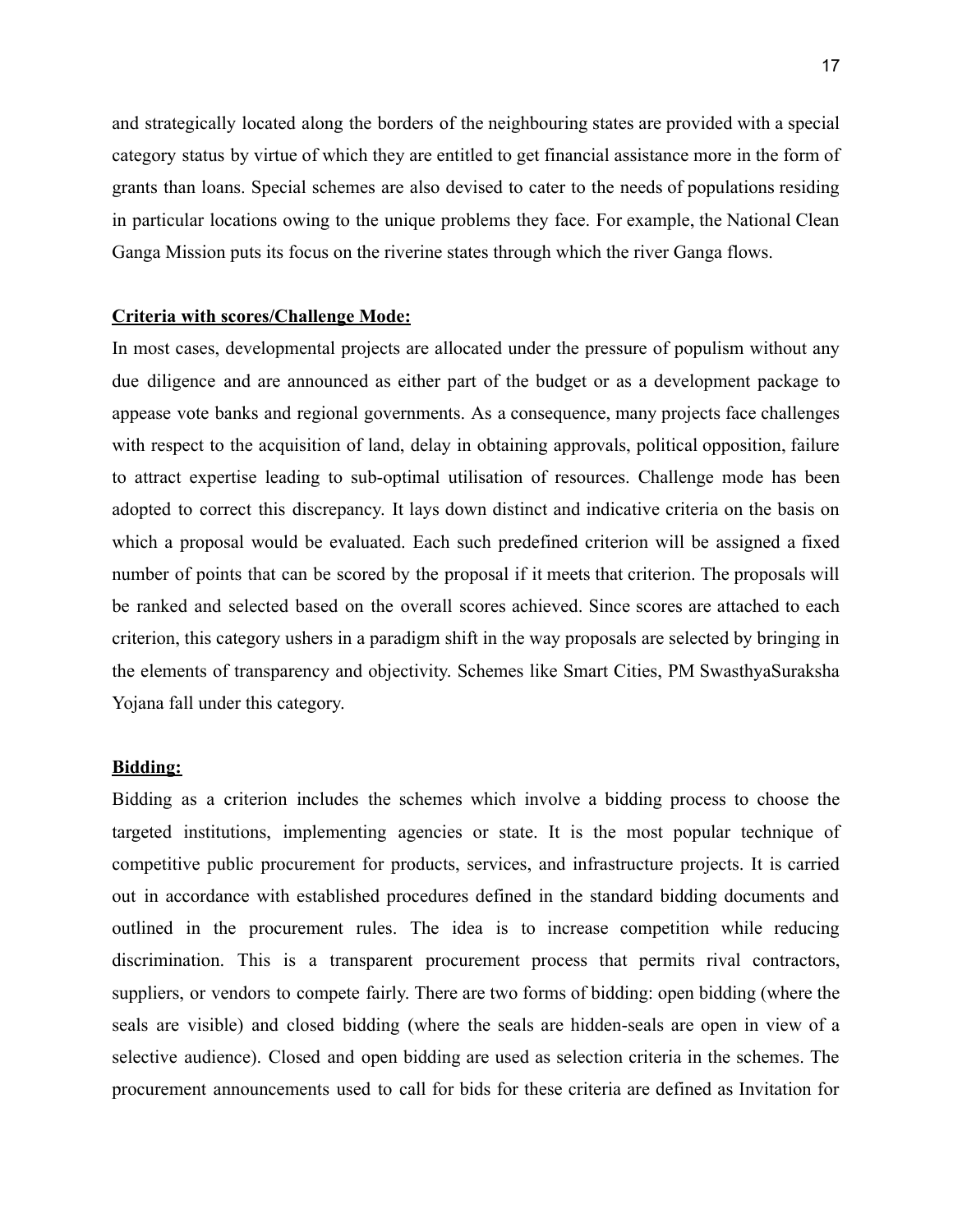Bids or Invitation to Tender. The bid evaluation can be done on the relative or absolute merits of the submitted bids. The highest scale value for the best bid and the lowest scale value for the worst bid can be assigned when evaluating the bids on relative merits. The scores of the other bidders are then spread out between these two extremes. Alternatively, the greatest scale value can be allocated to the best bid, while any score can be assigned to the worst bid, depending on how far it deviates from the best bid.

Sometimes, the bidding process will also be followed by an established procedure, where a committee is set up to select the proposals and evaluate them. The central government schemes such as UDAAN, Higher Education Financing Agency, KUSUM, PM Fasal Bima Yojana, Allocation of Metro Projects, National Mission on Clean Ganga, Setting up of Nation-wide Network of Laboratories for Managing Epidemics & National Calamities and Development Support Services to States for Infrastructure Project uses the process of bidding to select the implementing agency for the scheme through this process.

#### **Performance:**

The performance-based selection criterion emphasised mainly on the merit oriented selection or the quality assessment and the positive inclusion. This can also include the performance grading index, through which the institutions and states are assessed and selected for the scheme. For example, in the STARS (Strengthening, Teaching, Learning and Results for States Programme) project, the states are selected by the Ministry of Human Resource Development based on the performance grading index. While Himachal Pradesh, Kerala and Rajasthan have been recognised as lighthouse states owing to their high performance, Maharashtra, Kerala and Odisha have been recognized as learning states as they still need to strengthen their performance. The performance also includes the individual performance from the targeted group, especially in the case of the scheme- Khelo India. The talented players are identified based on their performance and hence 'performance' is considered the selection criteria to avail the benefit of this scheme.

In schemes such as the Aspirational District Programme, the districts are selected based on their performance in various sectors such as health, education, sanitation, agriculture and infrastructure. And later, the challenge method is used to score those districts. Thus, performance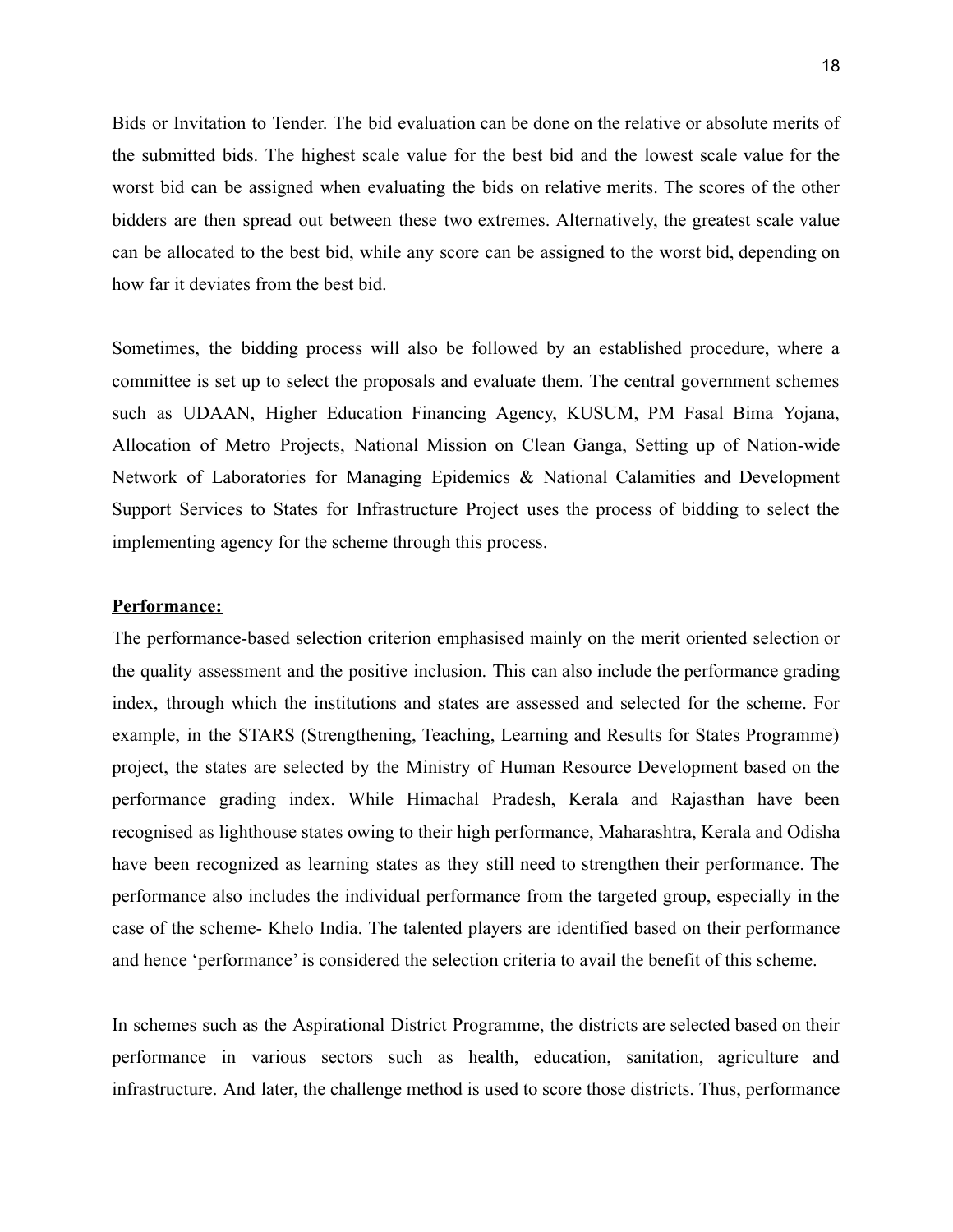as selection criteria plays a key role in implementing various central government schemes. The other schemes using this as a criterion along with the other criteria to target the group, individual or institutions include National Research Professorship, Ekalavya Model Residential Schools, National Fellowship for SC, National Clean Air Programme, Green Highways Policy, Distressed Asset Funds and TRIFED.

#### **Age:**

Age is a human attribute that has long been taken for granted. The concept of age as a criterion has recently emerged in various fields among others, psychological, futurological, demographic, legal, political and cultural contexts as an interest of research. Diversity studies have included age among race, gender, creed, ethnicity, background, education, function, and personality differences (Thomas, 1990; Williams & O'Reilly, 1998). Age as a selection criterion for schemes is considered when the age of an individual or an institution is mentioned as criteria for availing the benefits. For example, in the Universal Immunisation Scheme, age is the crucial criterion where the children across the country between 9 months to 15 years are provided with the immunisation. Similarly, age is the primary criterion in the schemes such as National Research Professorship, Startup India, PM Shram Yogi Mandhan Yojana, PM Karam Yogi Mandhaan and Prime Minister's Employment Guarantee Programme.

#### **Established Procedure:**

Any scheme that follows an established procedure laid down by the government as the basis for selecting the beneficiaries would fall under this category. However, this category will include only those schemes where the clear guidelines under the said established procedure have not been disclosed to the public. For a scheme to fall under this category of classification it needs to satisfy at least one of the following criteria : (i) The institutions that are eligible should have a legal basis under an act or a policy. For example in the Seva Bhojan scheme, the charitable or the religious institution has to be a registered body under a certain act. (ii) Screening committees are explicitly set up to select a proposal without listing any criteria attached with scores. (iii) Screening committees are set up to select proposals that meet certain listed criteria (without scores). For instance, in the Animal Husbandry Infrastructure Development Fund scheme, the project proposals submitted have to be approved by the Project approval committee based on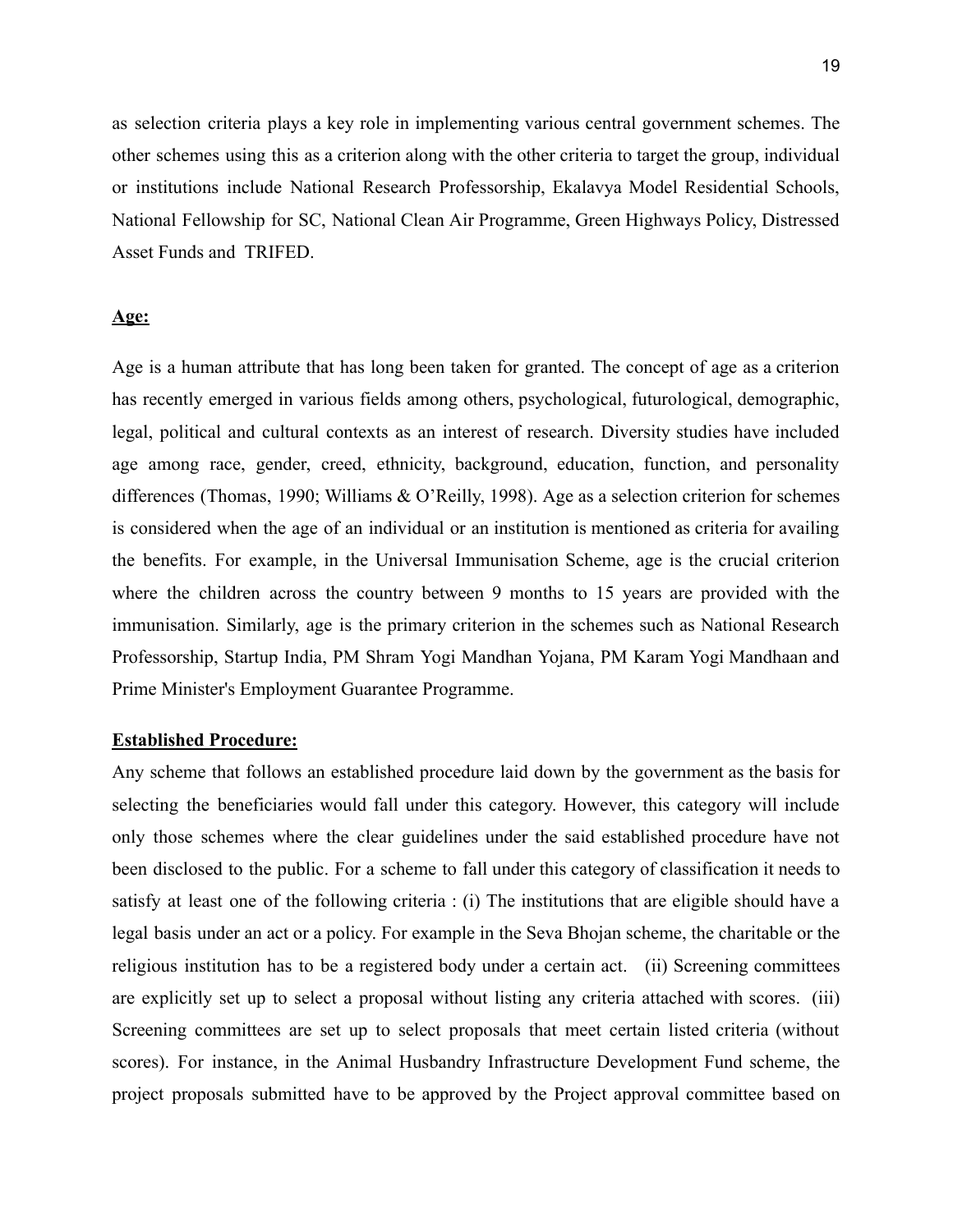certain pre-listed criteria that do not have any scores attached to them. (iv) Set of criteria to be an eligible beneficiary has not been disclosed.

#### **Criteria without Scores**

Many welfare schemes designed by the governments for the holistic development of an individual or a sector are implemented at either the regional, state or national levels depending on the feasibility and desirability. The proposals submitted under these schemes are scrutinised based on a set of criteria delineated by the respective ministries in charge of its implementation. The presence of criteria enables an objective way of selecting eligible proposals under each scheme. The set of criteria can be based on a wide variety of parameters such as socio-economic identities, performance-based variables etc. No scores are attached to the list of criteria under this category of schemes. Schemes under this category include Swachh Bharat Mission, Ayushmann Bharat Atmanirbhar Rojgar Yojana, Allocation of Metro Projects, Science and technology innovation hub for SC, STs, Scheme for Fund Regeneration and Ujala scheme.

#### **Classification of Schemes Based on Targeting Parameters:**

#### [Link to classification of 90 central government schemes](https://docs.google.com/document/d/1TQQQUuyfBcEdewH2Xg8PiDyO_2fzLV9vfAtzQWqcq8I/edit?usp=sharing)

#### **Conclusion**

The study aimed to classify the schemes based on the targeting parameters that enable the process of delivering the benefits of the schemes/programmes to the intended beneficiaries. Though India focused on the universality of the schemes, the changing socio-economic context, depletion of resources and the changing world view that some (individuals/States/ institutions/companies) need government support more than the others for more equitable and progressive development led to the genesis of the targeting approach. India has come a long way from universalised schemes towards targeted schemes and programmes since the introduction of Indira Awas Yojana during 1985-86**.** Though the focus was initially targeting beneficiaries on their socio-economic identities, the understanding of targeted programmes has changed based on the socio-economic requirements, and led to the evolution of other categories such as the location, age, performance, bidding, criteria with and without scores, challenge method and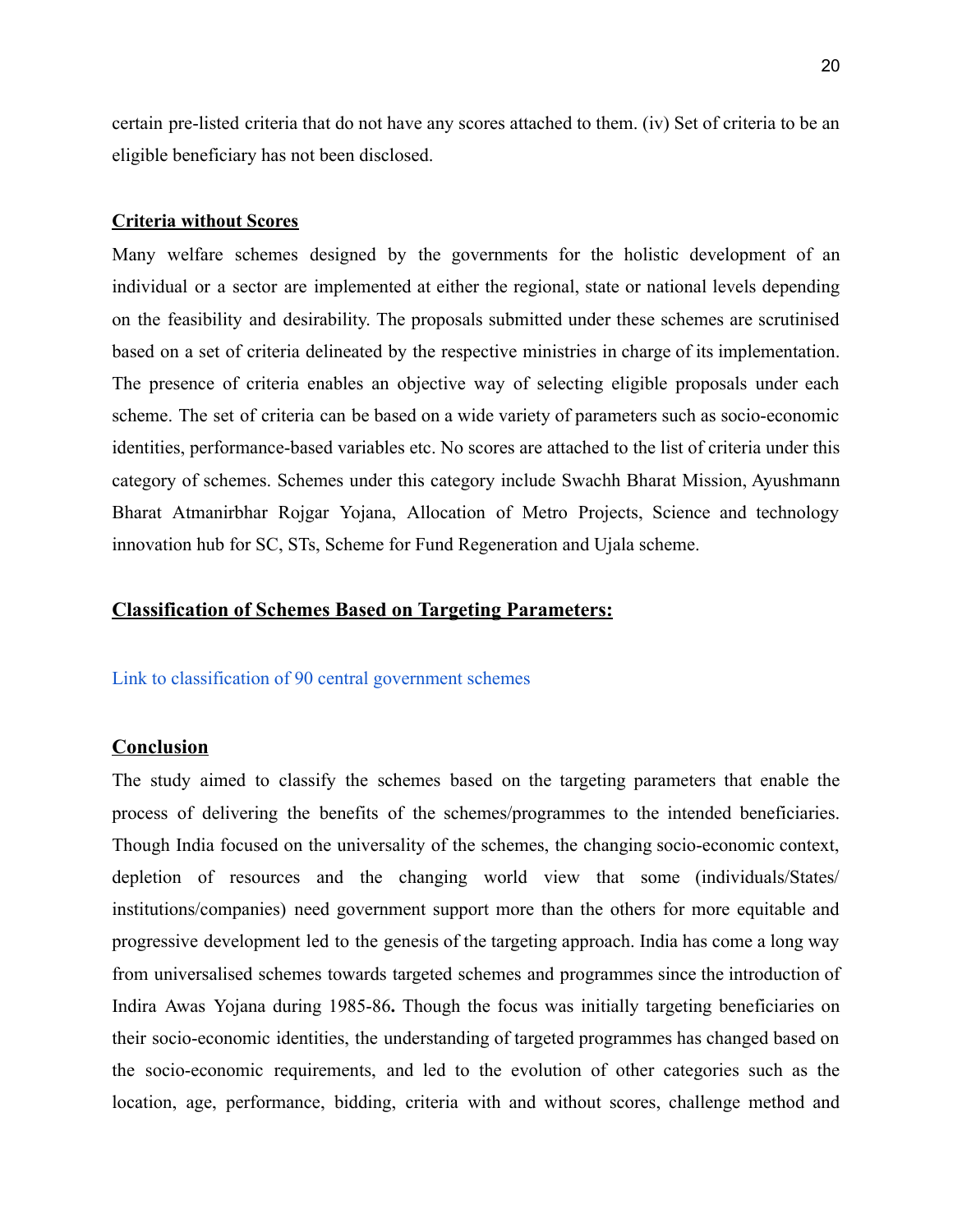established procedure. The professed aim of this modified targeting is to make the system more transparent and objective.

In the process of categorising schemes, it was observed that schemes could not be straitjacketed into any one specific category. The government is using multiple targeting methods to identify beneficiaries under one scheme. It was also observed that different targeting methods were being employed for individuals, states and institutions under the same scheme based on the requirements and objectives of the scheme. A plurality of targeting methods is thus being employed to achieve multifaceted socio-economic development in a diverse country like India. The paradigm now being used to target is definitely more versatile, diverse and transparent and would help in minimising the exclusion and inclusion errors along with ensuring optimum usage of national resources. However, the success of a targeted programme, as indeed of any programme, depends on detailed planning, efficient management and continuous monitoring and evaluation. The loopholes in the implementation procedures of these schemes such as local elite capture, local administrative delays, sub-optimal absorption and delivery capacity of local institutions, skewed intra family distribution of the intended benefits etc., if not effectively plugged, would prevent the realisation of these theoretical benefits of targeting on the ground level.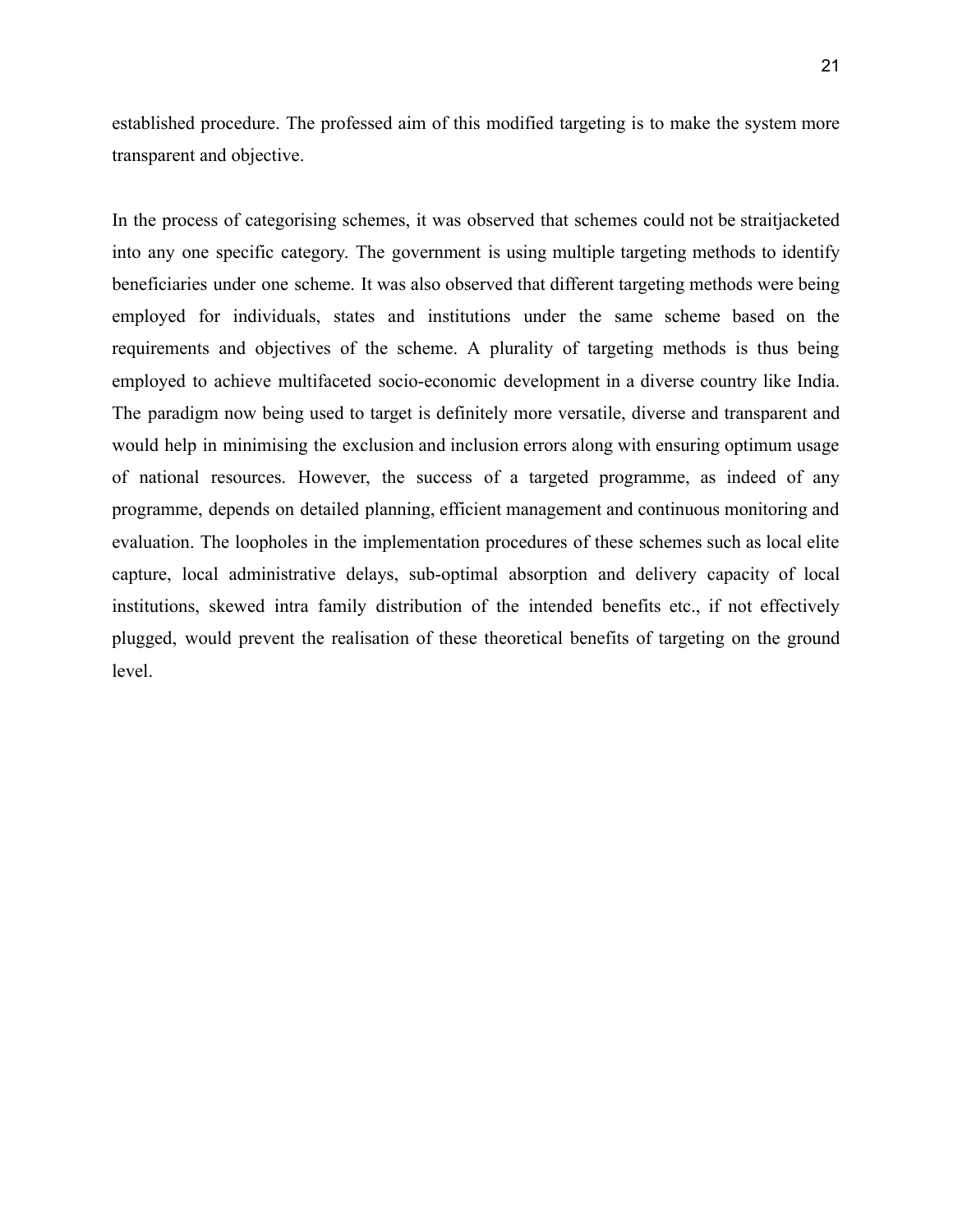#### **References**

- Coady, D., M.E. Grosh and J. Hoddinott. 2004. Targeting of Transfers in Developing Countries: Review of Lessons and Experience. World Bank, Washington, DC.
- Kidd, S. and Wylde, E. (2011) Targeting the Poorest: An assessment of the proxy means test methodology. AusAID publication, AusAID: Canberra, Australia
- Ministry of Finance, Government of India (2017). "[Economic](https://ideas.repec.org/b/oxp/obooks/9780199477661.html) Survey 2016-17," OUP [Catalogue,](https://ideas.repec.org/s/oxp/obooks.html) Oxford University Press, edition 2, number 9780199477661.
- Yusuf, M. (2010). *Community Targeting for Poverty Reduction: Lessons from Developing Countries*. 58.

#### **Annexure**

[Link to the tabulated information on the 90 central government schemes](https://docs.google.com/document/d/1eisjxuruPShYfR17vZKGbRASeQtfPop2CtLOO9Txxg8/edit?usp=sharing)